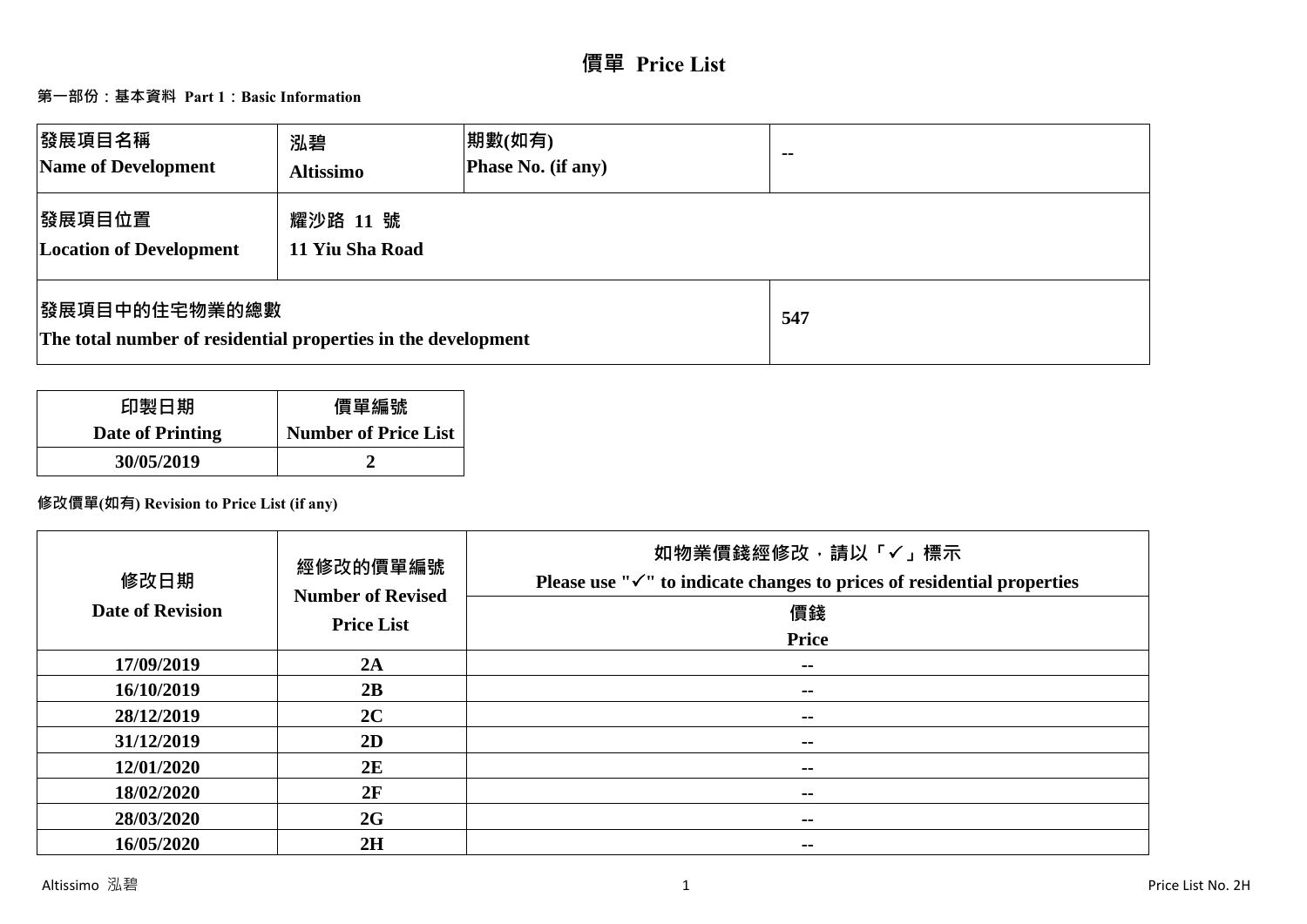# 第二部份:面積及售價資料 Part 2: Information on Area and Price

|                           | 物業的描述<br>Description of<br><b>Residential Property</b> |            | 實用面積<br>(包括露台,工作平台及陽台 如有)<br>平方米(平方呎)                                                                 | 售價(元)        | 實用面積<br>每平方米/呎售價<br>元·每平方米                                                     |                                            |                     |    |                          | 平方米(平方呎)<br>sq. metre (sq. ft.) | 其他指明項目的面積(不計算入實用面積)     |            | Area of other specified items (Not included in the Saleable Area) |               |            |
|---------------------------|--------------------------------------------------------|------------|-------------------------------------------------------------------------------------------------------|--------------|--------------------------------------------------------------------------------|--------------------------------------------|---------------------|----|--------------------------|---------------------------------|-------------------------|------------|-------------------------------------------------------------------|---------------|------------|
| 大廈<br>名稱<br>Block<br>Name | 樓層<br>Floor                                            | 單位<br>Unit | Saleable Area<br>(including balcony, utility platform and<br>verandah, if any)<br>sq. metre (sq. ft.) | Price $(\$)$ | (元·每平方呎)<br>Unit Rate of Saleable Area<br>\$ per sq. metre<br>$$$ per sq. ft.) | 空調機房<br>Air-<br>Conditioning<br>plant room | 窗台<br>Bay<br>window | 閣樓 | 平台<br>Cockloft Flat roof | 花園<br>Garden                    | 停車位<br>Parking<br>space | 天台<br>Roof | 梯屋<br>Stairhood                                                   | 前庭<br>Terrace | 庭院<br>Yard |
| T1                        |                                                        | D          | 48.293 (520)<br>露台 Balcony: 2.000 (22);<br>工作平台 Utility Platform: 1.500 (16)                          | 9,629,000    | 199, 387 (18,517)                                                              |                                            |                     |    |                          |                                 |                         |            |                                                                   |               |            |
| T1                        |                                                        | ${\bf E}$  | 46.810 (504)<br>露台 Balcony: 2.000 (22);<br>工作平台 Utility Platform: $0.000(0)$                          | 9,800,000    | 209,357 (19,444)                                                               |                                            |                     |    |                          |                                 |                         |            |                                                                   |               |            |
| T1                        | $\overline{2}$                                         | D          | 48.293 (520)<br>露台 Balcony: 2.000 (22);<br>工作平台 Utility Platform: 1.500 (16)                          | 9,648,000    | 199,781 (18,554)                                                               |                                            |                     |    |                          |                                 |                         |            |                                                                   |               |            |
| T1                        | 2                                                      | ${\bf E}$  | 46.810 (504)<br>露台 Balcony: 2.000 (22);<br>工作平台 Utility Platform: 0.000 (0)                           | 9,820,000    | 209,784 (19,484)                                                               |                                            |                     |    |                          |                                 |                         |            |                                                                   |               |            |
| T1                        | 3                                                      | D          | 48.293 (520)<br>露台 Balcony: 2.000 (22);<br>工作平台 Utility Platform: $1.500(16)$                         | 9,686,000    | 200,567 (18,627)                                                               |                                            |                     |    |                          |                                 |                         |            |                                                                   |               |            |
| T1                        | 3                                                      | Ε          | 46.810 (504)<br>露台 Balcony: 2.000 (22);<br>工作平台 Utility Platform: $0.000(0)$                          | 9,839,000    | 210,190 (19,522)                                                               |                                            |                     |    |                          |                                 |                         |            |                                                                   |               |            |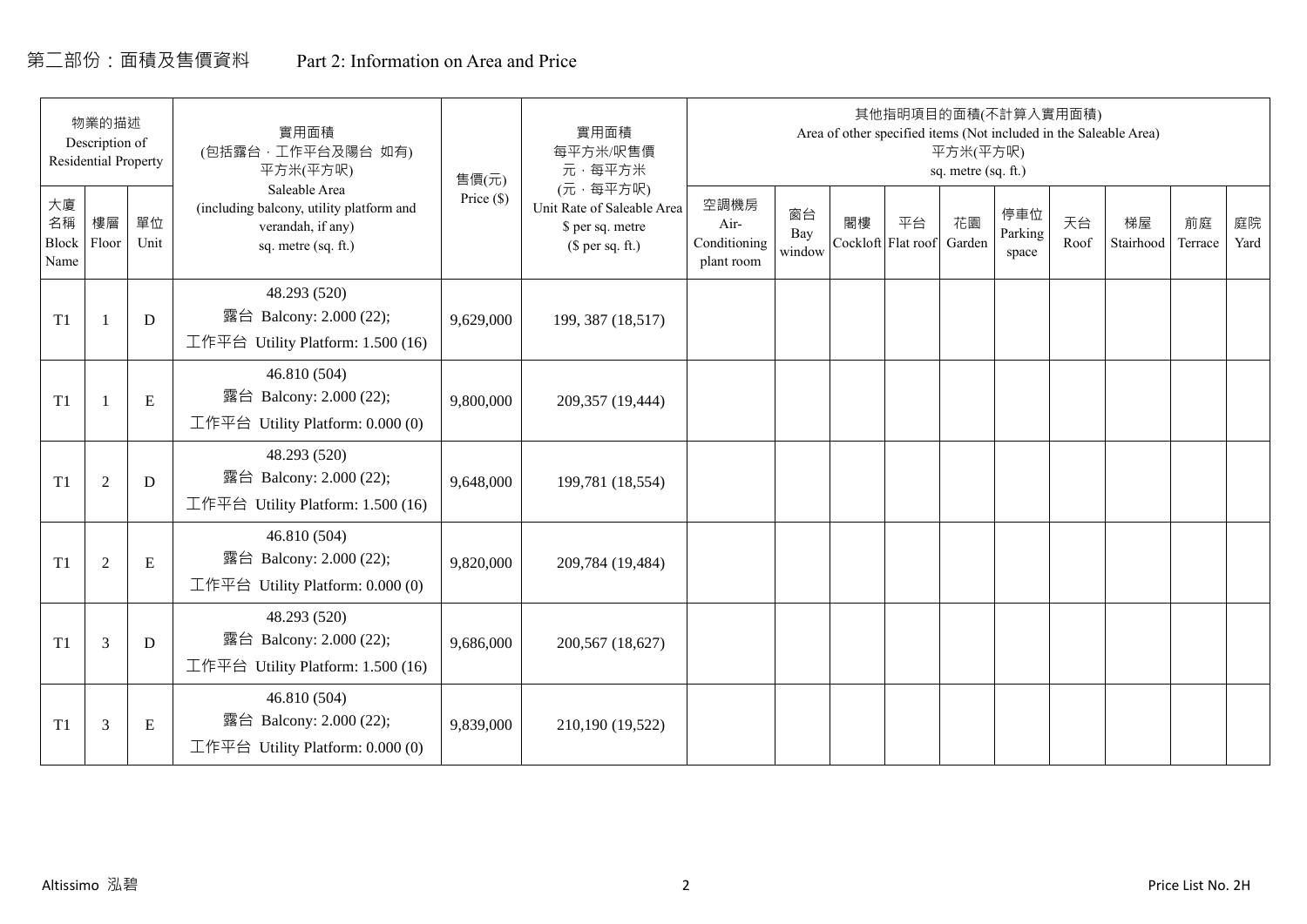|                                 | 物業的描述<br>Description of<br><b>Residential Property</b> |            | 實用面積<br>(包括露台,工作平台及陽台 如有)<br>平方米(平方呎)                                                                 | 售價(元)        | 實用面積<br>每平方米/呎售價<br>元·每平方米                                                     |                                            |                     |                          | 其他指明項目的面積(不計算入實用面積)<br>Area of other specified items (Not included in the Saleable Area) | 平方米(平方呎)<br>sq. metre (sq. ft.) |                         |            |                 |               |            |
|---------------------------------|--------------------------------------------------------|------------|-------------------------------------------------------------------------------------------------------|--------------|--------------------------------------------------------------------------------|--------------------------------------------|---------------------|--------------------------|------------------------------------------------------------------------------------------|---------------------------------|-------------------------|------------|-----------------|---------------|------------|
| 大廈<br>名稱<br>Block Floor<br>Name | 樓層                                                     | 單位<br>Unit | Saleable Area<br>(including balcony, utility platform and<br>verandah, if any)<br>sq. metre (sq. ft.) | Price $(\$)$ | (元·每平方呎)<br>Unit Rate of Saleable Area<br>\$ per sq. metre<br>$$$ per sq. ft.) | 空調機房<br>Air-<br>Conditioning<br>plant room | 窗台<br>Bay<br>window | 閣樓<br>Cockloft Flat roof | 平台                                                                                       | 花園<br>Garden                    | 停車位<br>Parking<br>space | 天台<br>Roof | 梯屋<br>Stairhood | 前庭<br>Terrace | 庭院<br>Yard |
| T1                              | 5                                                      | D          | 48.293 (520)<br>露台 Balcony: 2.000 (22);<br>工作平台 Utility Platform: 1.500 (16)                          | 9,763,000    | 202,162 (18,775)                                                               |                                            |                     |                          |                                                                                          |                                 |                         |            |                 |               |            |
| T1                              | 5                                                      | E          | 46.810 (504)<br>露台 Balcony: 2.000 (22);<br>工作平台 Utility Platform: 0.000 (0)                           | 9,858,000    | 210,596 (19,560)                                                               |                                            |                     |                          |                                                                                          |                                 |                         |            |                 |               |            |
| T1                              | 6                                                      | D          | 48.293 (520)<br>露台 Balcony: 2.000 (22);<br>工作平台 Utility Platform: 1.500 (16)                          | 9,821,000    | 203,363 (18,887)                                                               |                                            |                     |                          |                                                                                          |                                 |                         |            |                 |               |            |
| T1                              | 6                                                      | E          | 46.810 (504)<br>露台 Balcony: 2.000 (22);<br>工作平台 Utility Platform: 0.000 (0)                           | 9,898,000    | 211,451 (19,639)                                                               |                                            |                     |                          |                                                                                          |                                 |                         |            |                 |               |            |
| T1                              | $\overline{7}$                                         | D          | 48.293 (520)<br>露台 Balcony: 2.000 (22);<br>工作平台 Utility Platform: 1.500 (16)                          | 10,148,000   | 210,134 (19,515)                                                               |                                            |                     |                          |                                                                                          |                                 |                         |            |                 |               |            |
| T1                              | $\,8\,$                                                | D          | 48.293 (520)<br>露台 Balcony: 2.000 (22);<br>工作平台 Utility Platform: $1.500(16)$                         | 10,558,000   | 218,624 (20,304)                                                               |                                            |                     |                          |                                                                                          |                                 |                         |            |                 |               |            |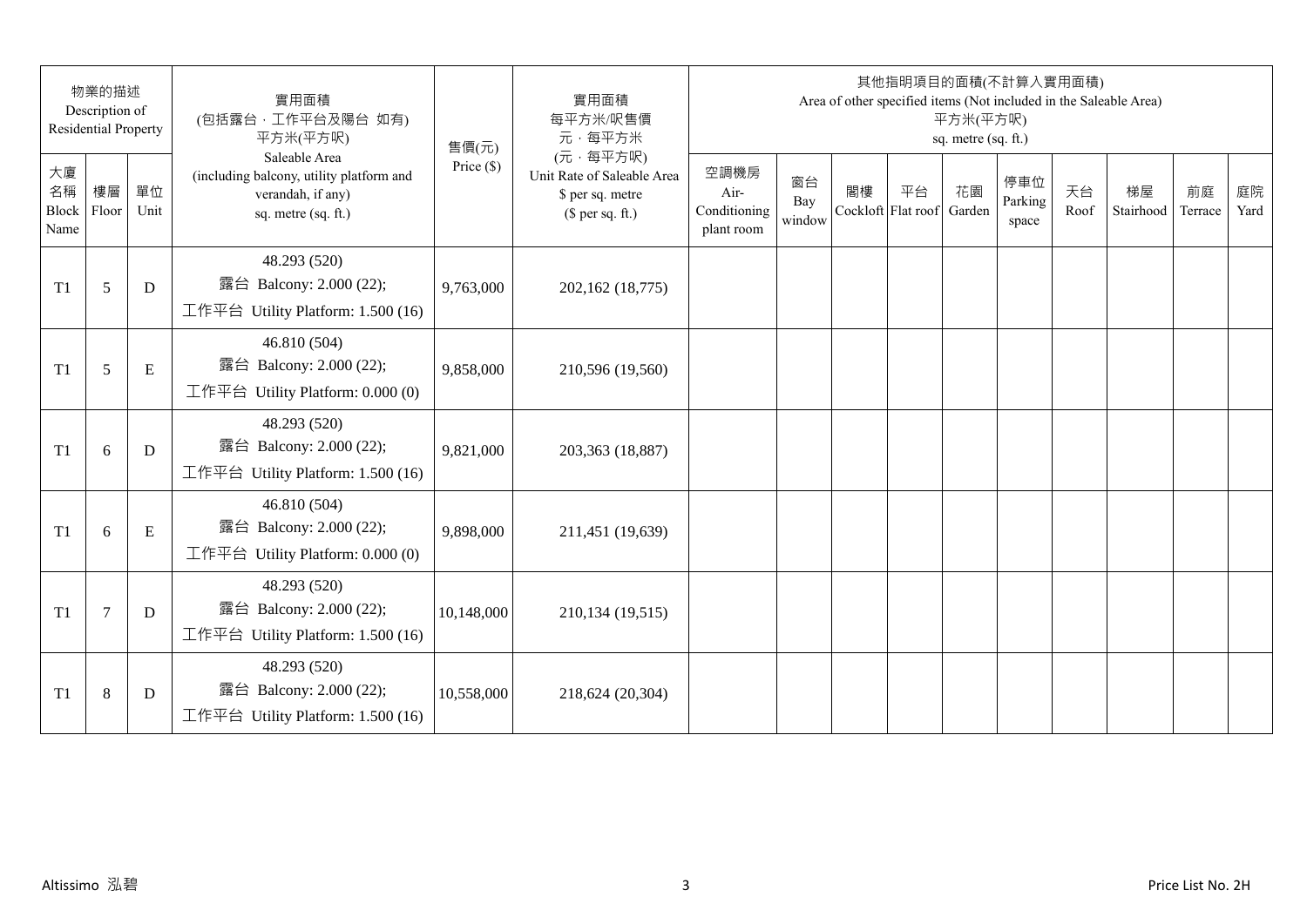|                           | 物業的描述<br>Description of<br><b>Residential Property</b> |            | 實用面積<br>(包括露台,工作平台及陽台 如有)<br>平方米(平方呎)                                                                 | 售價(元)        | 實用面積<br>每平方米/呎售價<br>元·每平方米                                                     |                                            |                     |    | 其他指明項目的面積(不計算入實用面積)      | 平方米(平方呎)<br>sq. metre (sq. ft.) |                         |            | Area of other specified items (Not included in the Saleable Area) |               |            |
|---------------------------|--------------------------------------------------------|------------|-------------------------------------------------------------------------------------------------------|--------------|--------------------------------------------------------------------------------|--------------------------------------------|---------------------|----|--------------------------|---------------------------------|-------------------------|------------|-------------------------------------------------------------------|---------------|------------|
| 大廈<br>名稱<br>Block<br>Name | 樓層<br>Floor                                            | 單位<br>Unit | Saleable Area<br>(including balcony, utility platform and<br>verandah, if any)<br>sq. metre (sq. ft.) | Price $(\$)$ | (元·每平方呎)<br>Unit Rate of Saleable Area<br>\$ per sq. metre<br>$$$ per sq. ft.) | 空調機房<br>Air-<br>Conditioning<br>plant room | 窗台<br>Bay<br>window | 閣樓 | 平台<br>Cockloft Flat roof | 花園<br>Garden                    | 停車位<br>Parking<br>space | 天台<br>Roof | 梯屋<br>Stairhood                                                   | 前庭<br>Terrace | 庭院<br>Yard |
| T <sub>1</sub>            | $8\,$                                                  | ${\bf E}$  | 46.810 (504)<br>露台 Balcony: 2.000 (22);<br>工作平台 Utility Platform: $0.000(0)$                          | 10,641,000   | 227,323 (21,113)                                                               |                                            |                     |    |                          |                                 |                         |            |                                                                   |               |            |
| T <sub>1</sub>            | 9                                                      | D          | 48.293 (520)<br>露台 Balcony: 2.000 (22);<br>工作平台 Utility Platform: 1.500 (16)                          | 10,558,000   | 218,624 (20,304)                                                               |                                            |                     |    |                          |                                 |                         |            |                                                                   |               |            |
| T1                        | 10                                                     | D          | 48.293 (520)<br>露台 Balcony: 2.000 (22);<br>工作平台 Utility Platform: 1.500 (16)                          | 10,658,000   | 220,695 (20,496)                                                               |                                            |                     |    |                          |                                 |                         |            |                                                                   |               |            |
| T <sub>1</sub>            | 11                                                     | D          | 48.293 (520)<br>露台 Balcony: 2.000 (22);<br>工作平台 Utility Platform: 1.500 (16)                          | 10,708,000   | 221,730 (20,592)                                                               |                                            |                     |    |                          |                                 |                         |            |                                                                   |               |            |
| T <sub>1</sub>            | 12                                                     | D          | 48.293 (520)<br>露台 Balcony: 2.000 (22);<br>工作平台 Utility Platform: 1.500 (16)                          | 10,968,000   | 227,114 (21,092)                                                               |                                            |                     |    |                          |                                 |                         |            |                                                                   |               |            |
| T <sub>1</sub>            | 15                                                     | D          | 48.293 (520)<br>露台 Balcony: 2.000 (22);<br>工作平台 Utility Platform: 1.500 (16)                          | 11,172,000   | 231,338 (21,485)                                                               |                                            |                     |    |                          |                                 |                         |            |                                                                   |               |            |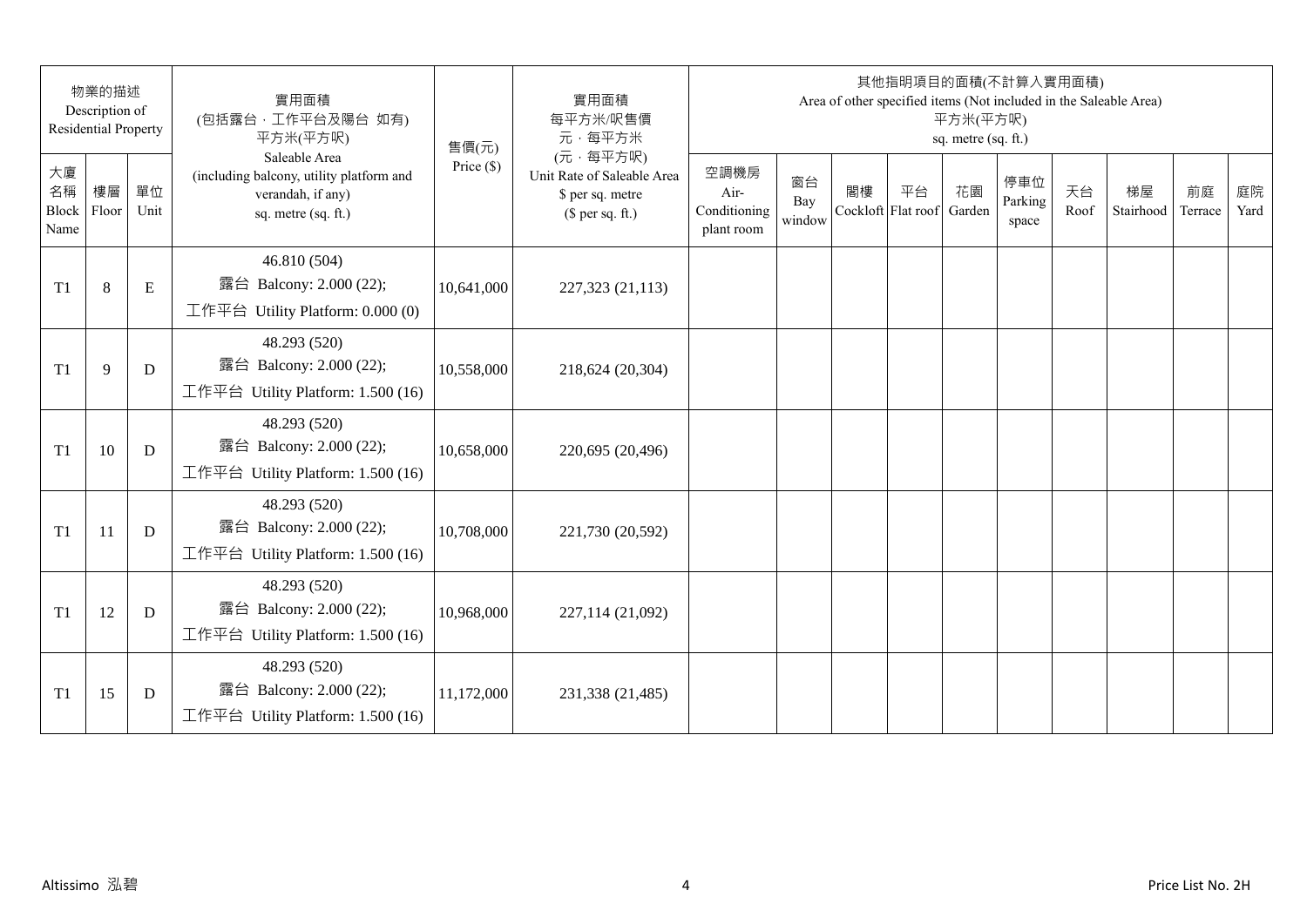|                           | 物業的描述<br>Description of<br><b>Residential Property</b> |              | 實用面積<br>(包括露台,工作平台及陽台 如有)<br>平方米(平方呎)                                                                 | 售價(元)        | 實用面積<br>每平方米/呎售價<br>元·每平方米                                                     |                                            |                     |    | 其他指明項目的面積(不計算入實用面積)<br>Area of other specified items (Not included in the Saleable Area) | 平方米(平方呎)<br>sq. metre (sq. ft.) |                         |            |                 |               |            |
|---------------------------|--------------------------------------------------------|--------------|-------------------------------------------------------------------------------------------------------|--------------|--------------------------------------------------------------------------------|--------------------------------------------|---------------------|----|------------------------------------------------------------------------------------------|---------------------------------|-------------------------|------------|-----------------|---------------|------------|
| 大廈<br>名稱<br>Block<br>Name | 樓層<br>Floor                                            | 單位<br>Unit   | Saleable Area<br>(including balcony, utility platform and<br>verandah, if any)<br>sq. metre (sq. ft.) | Price $(\$)$ | (元·每平方呎)<br>Unit Rate of Saleable Area<br>\$ per sq. metre<br>(\$ per sq. ft.) | 空調機房<br>Air-<br>Conditioning<br>plant room | 窗台<br>Bay<br>window | 閣樓 | 平台<br>Cockloft Flat roof                                                                 | 花園<br>Garden                    | 停車位<br>Parking<br>space | 天台<br>Roof | 梯屋<br>Stairhood | 前庭<br>Terrace | 庭院<br>Yard |
| T <sub>2</sub>            | $\mathbf{1}$                                           | $\mathbf{F}$ | 47.519 (511)<br>露台 Balcony: 2.000 (22);<br>工作平台 Utility Platform: 0.000 (0)                           | 9,348,000    | 196,721 (18,294)                                                               |                                            |                     |    |                                                                                          |                                 |                         |            |                 |               |            |
| T <sub>3</sub>            | $\mathbf{1}$                                           | B            | 46.276 (498)<br>露台 Balcony: 2.000 (22);<br>工作平台 Utility Platform: 1.500 (16)                          | 9,249,000    | 199,866 (18,572)                                                               |                                            |                     |    |                                                                                          |                                 |                         |            |                 |               |            |
| T <sub>3</sub>            | $\mathbf{1}$                                           | D            | 48.811 (525)<br>露台 Balcony: 2.000 (22);<br>工作平台 Utility Platform: 1.500 (16)                          | 9,321,000    | 190,961 (17,754)                                                               |                                            |                     |    | 4.609<br>(50)                                                                            |                                 |                         |            |                 |               |            |
| T <sub>3</sub>            |                                                        | G            | 28.733 (309)<br>露台 Balcony: 2.000 (22);<br>工作平台 Utility Platform: 0.000 (0)                           | 6,685,000    | 232,659 (21,634)                                                               |                                            |                     |    |                                                                                          |                                 |                         |            |                 |               |            |
| T <sub>3</sub>            | $\mathbf{1}$                                           | J            | 45.158 (486)<br>露台 Balcony: 2.000 (22);<br>工作平台 Utility Platform: 1.500 (16)                          | 8,855,000    | 196,089 (18,220)                                                               |                                            |                     |    |                                                                                          |                                 |                         |            |                 |               |            |
| T <sub>3</sub>            | $\mathbf{1}$                                           | K            | 48.074 (517)<br>露台 Balcony: 2.000 (22);<br>工作平台 Utility Platform: $1.500(16)$                         | 9,023,000    | 187,690 (17,453)                                                               |                                            |                     |    |                                                                                          |                                 |                         |            |                 |               |            |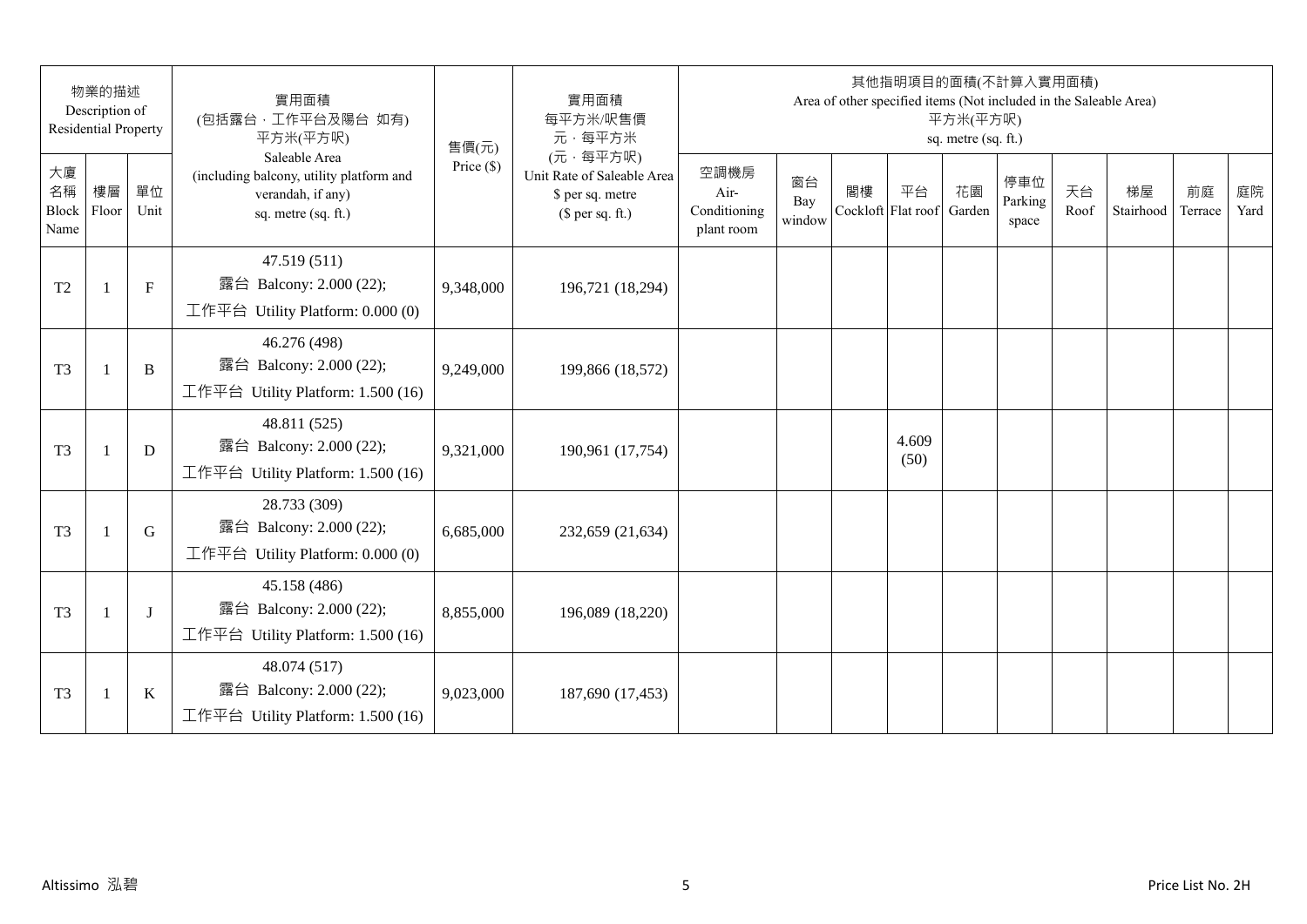|                                 | 物業的描述<br>Description of<br><b>Residential Property</b> |            | 實用面積<br>(包括露台,工作平台及陽台 如有)<br>平方米(平方呎)                                                                 | 售價(元)        | 實用面積<br>每平方米/呎售價<br>元·每平方米                                                     |                                            |                     |    | 其他指明項目的面積(不計算入實用面積)<br>Area of other specified items (Not included in the Saleable Area) | 平方米(平方呎)<br>sq. metre (sq. ft.) |                         |            |                 |               |            |
|---------------------------------|--------------------------------------------------------|------------|-------------------------------------------------------------------------------------------------------|--------------|--------------------------------------------------------------------------------|--------------------------------------------|---------------------|----|------------------------------------------------------------------------------------------|---------------------------------|-------------------------|------------|-----------------|---------------|------------|
| 大廈<br>名稱<br>Block Floor<br>Name | 樓層                                                     | 單位<br>Unit | Saleable Area<br>(including balcony, utility platform and<br>verandah, if any)<br>sq. metre (sq. ft.) | Price $(\$)$ | (元·每平方呎)<br>Unit Rate of Saleable Area<br>\$ per sq. metre<br>$$$ per sq. ft.) | 空調機房<br>Air-<br>Conditioning<br>plant room | 窗台<br>Bay<br>window | 閣樓 | 平台<br>Cockloft Flat roof                                                                 | 花園<br>Garden                    | 停車位<br>Parking<br>space | 天台<br>Roof | 梯屋<br>Stairhood | 前庭<br>Terrace | 庭院<br>Yard |
| T <sub>3</sub>                  | $\overline{2}$                                         | B          | 46.276 (498)<br>露台 Balcony: 2.000 (22);<br>工作平台 Utility Platform: 1.500 (16)                          | 9,269,000    | 200,298 (18,612)                                                               |                                            |                     |    |                                                                                          |                                 |                         |            |                 |               |            |
| T <sub>3</sub>                  | $\mathfrak{2}$                                         | D          | 48.811 (525)<br>露台 Balcony: 2.000 (22);<br>工作平台 Utility Platform: 1.500 (16)                          | 9,387,000    | 192,313 (17,880)                                                               |                                            |                     |    |                                                                                          |                                 |                         |            |                 |               |            |
| T <sub>3</sub>                  | $\mathfrak{2}$                                         | G          | 28.733 (309)<br>露台 Balcony: 2.000 (22);<br>工作平台 Utility Platform: 0.000 (0)                           | 6,696,000    | 233,042 (21,670)                                                               |                                            |                     |    |                                                                                          |                                 |                         |            |                 |               |            |
| T <sub>3</sub>                  | $\overline{2}$                                         | $\bf{J}$   | 45.158 (486)<br>露台 Balcony: 2.000 (22);<br>工作平台 Utility Platform: 1.500 (16)                          | 8,874,000    | 196,510 (18,259)                                                               |                                            |                     |    |                                                                                          |                                 |                         |            |                 |               |            |
| T <sub>3</sub>                  | 3                                                      | B          | 46.276 (498)<br>露台 Balcony: 2.000 (22);<br>工作平台 Utility Platform: 1.500 (16)                          | 9,286,000    | 200,666 (18,647)                                                               |                                            |                     |    |                                                                                          |                                 |                         |            |                 |               |            |
| T <sub>3</sub>                  | 3                                                      | D          | 48.811 (525)<br>露台 Balcony: 2.000 (22);<br>工作平台 Utility Platform: 1.500 (16)                          | 9,404,000    | 192,661 (17,912)                                                               |                                            |                     |    |                                                                                          |                                 |                         |            |                 |               |            |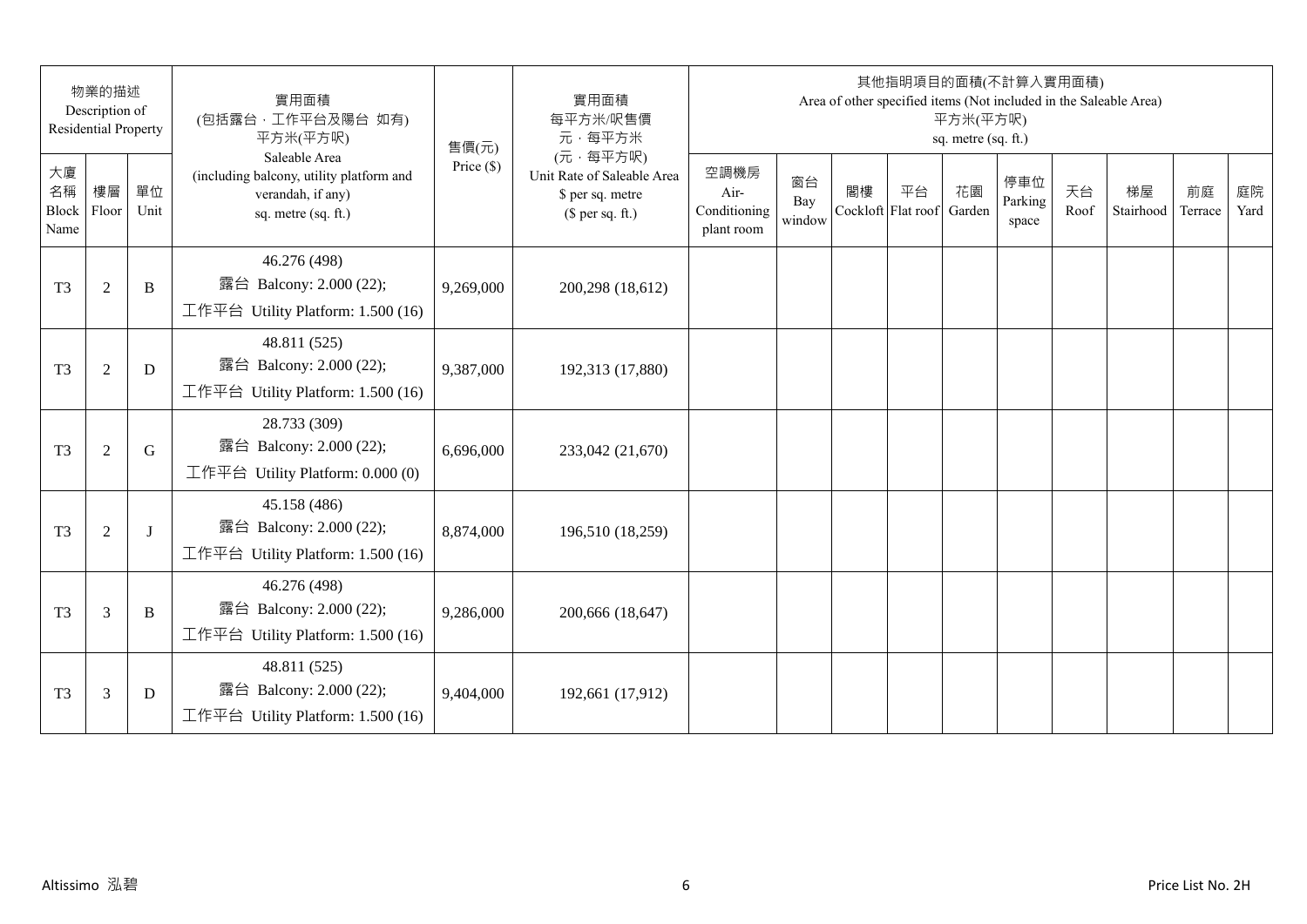|                                 | 物業的描述<br>Description of<br><b>Residential Property</b> |            | 實用面積<br>(包括露台,工作平台及陽台 如有)<br>平方米(平方呎)                                                                 | 售價(元)        | 實用面積<br>每平方米/呎售價<br>元·每平方米                                                     |                                            |                     |                          | 其他指明項目的面積(不計算入實用面積)<br>Area of other specified items (Not included in the Saleable Area) | 平方米(平方呎)<br>sq. metre (sq. ft.) |                         |            |                 |               |            |
|---------------------------------|--------------------------------------------------------|------------|-------------------------------------------------------------------------------------------------------|--------------|--------------------------------------------------------------------------------|--------------------------------------------|---------------------|--------------------------|------------------------------------------------------------------------------------------|---------------------------------|-------------------------|------------|-----------------|---------------|------------|
| 大廈<br>名稱<br>Block Floor<br>Name | 樓層                                                     | 單位<br>Unit | Saleable Area<br>(including balcony, utility platform and<br>verandah, if any)<br>sq. metre (sq. ft.) | Price $(\$)$ | (元·每平方呎)<br>Unit Rate of Saleable Area<br>\$ per sq. metre<br>$$$ per sq. ft.) | 空調機房<br>Air-<br>Conditioning<br>plant room | 窗台<br>Bay<br>window | 閣樓<br>Cockloft Flat roof | 平台                                                                                       | 花園<br>Garden                    | 停車位<br>Parking<br>space | 天台<br>Roof | 梯屋<br>Stairhood | 前庭<br>Terrace | 庭院<br>Yard |
| T <sub>3</sub>                  | 3                                                      | G          | 28.733 (309)<br>露台 Balcony: 2.000 (22);<br>工作平台 Utility Platform: 0.000 (0)                           | 6,708,000    | 233,460 (21,709)                                                               |                                            |                     |                          |                                                                                          |                                 |                         |            |                 |               |            |
| T <sub>3</sub>                  | 3                                                      | J          | 45.158 (486)<br>露台 Balcony: 2.000 (22);<br>工作平台 Utility Platform: 1.500 (16)                          | 8,893,000    | 196,931 (18,298)                                                               |                                            |                     |                          |                                                                                          |                                 |                         |            |                 |               |            |
| T <sub>3</sub>                  | 5                                                      | D          | 48.811 (525)<br>露台 Balcony: 2.000 (22);<br>工作平台 Utility Platform: 1.500 (16)                          | 9,539,000    | 195,427 (18,170)                                                               |                                            |                     |                          |                                                                                          |                                 |                         |            |                 |               |            |
| T <sub>3</sub>                  | 5                                                      | G          | 28.733 (309)<br>露台 Balcony: 2.000 (22);<br>工作平台 Utility Platform: 0.000 (0)                           | 6,720,000    | 233,877 (21,748)                                                               |                                            |                     |                          |                                                                                          |                                 |                         |            |                 |               |            |
| T <sub>3</sub>                  | 5                                                      | J          | 45.158 (486)<br>露台 Balcony: 2.000 (22);<br>工作平台 Utility Platform: 1.500 (16)                          | 8,908,000    | 197,263 (18,329)                                                               |                                            |                     |                          |                                                                                          |                                 |                         |            |                 |               |            |
| T <sub>3</sub>                  | $6\,$                                                  | D          | 48.811 (525)<br>露台 Balcony: 2.000 (22);<br>工作平台 Utility Platform: $1.500(16)$                         | 9,673,000    | 198,173 (18,425)                                                               |                                            |                     |                          |                                                                                          |                                 |                         |            |                 |               |            |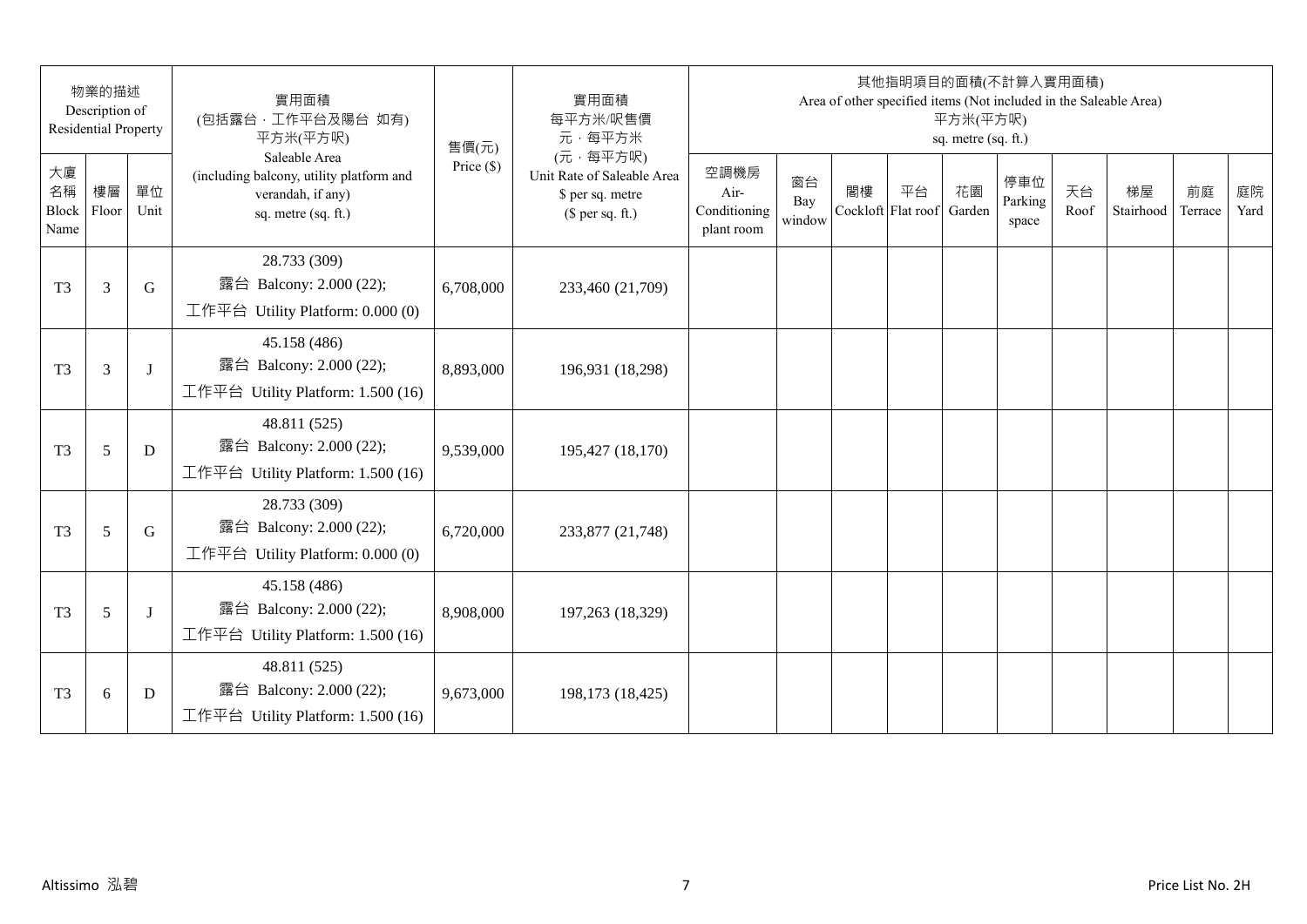|                                 | 物業的描述<br>Description of<br><b>Residential Property</b> |            | 實用面積<br>(包括露台, 工作平台及陽台 如有)<br>平方米(平方呎)                                                                | 售價(元)        | 實用面積<br>每平方米/呎售價<br>元·每平方米                                                     |                                            |                     |                          | 其他指明項目的面積(不計算入實用面積) | 平方米(平方呎)<br>sq. metre (sq. ft.) |                         |            | Area of other specified items (Not included in the Saleable Area) |               |            |
|---------------------------------|--------------------------------------------------------|------------|-------------------------------------------------------------------------------------------------------|--------------|--------------------------------------------------------------------------------|--------------------------------------------|---------------------|--------------------------|---------------------|---------------------------------|-------------------------|------------|-------------------------------------------------------------------|---------------|------------|
| 大廈<br>名稱<br>Block Floor<br>Name | 樓層                                                     | 單位<br>Unit | Saleable Area<br>(including balcony, utility platform and<br>verandah, if any)<br>sq. metre (sq. ft.) | Price $(\$)$ | (元·每平方呎)<br>Unit Rate of Saleable Area<br>\$ per sq. metre<br>$$$ per sq. ft.) | 空調機房<br>Air-<br>Conditioning<br>plant room | 窗台<br>Bay<br>window | 閣樓<br>Cockloft Flat roof | 平台                  | 花園<br>Garden                    | 停車位<br>Parking<br>space | 天台<br>Roof | 梯屋<br>Stairhood                                                   | 前庭<br>Terrace | 庭院<br>Yard |
| T <sub>3</sub>                  | 6                                                      | G          | 28.733 (309)<br>露台 Balcony: 2.000 (22);<br>工作平台 Utility Platform: 0.000 (0)                           | 6,810,000    | 237,010 (22,039)                                                               |                                            |                     |                          |                     |                                 |                         |            |                                                                   |               |            |
| T <sub>3</sub>                  | 6                                                      | $\bf{J}$   | 45.158 (486)<br>露台 Balcony: 2.000 (22);<br>工作平台 Utility Platform: 1.500 (16)                          | 8,946,000    | 198, 104 (18, 407)                                                             |                                            |                     |                          |                     |                                 |                         |            |                                                                   |               |            |
| T <sub>3</sub>                  | $\tau$                                                 | D          | 48.811 (525)<br>露台 Balcony: 2.000 (22);<br>工作平台 Utility Platform: 1.500 (16)                          | 9,700,000    | 198,726 (18,476)                                                               |                                            |                     |                          |                     |                                 |                         |            |                                                                   |               |            |
| T <sub>3</sub>                  | $\overline{7}$                                         | G          | 28.733 (309)<br>露台 Balcony: 2.000 (22);<br>工作平台 Utility Platform: 0.000 (0)                           | 6,818,000    | 237,288 (22,065)                                                               |                                            |                     |                          |                     |                                 |                         |            |                                                                   |               |            |
| T <sub>3</sub>                  | 7                                                      | J          | 45.158 (486)<br>露台 Balcony: 2.000 (22);<br>工作平台 Utility Platform: 1.500 (16)                          | 9,065,000    | 200,740 (18,652)                                                               |                                            |                     |                          |                     |                                 |                         |            |                                                                   |               |            |
| T <sub>3</sub>                  | $\,8\,$                                                | G          | 28.733 (309)<br>露台 Balcony: 2.000 (22);<br>工作平台 Utility Platform: 0.000 (0)                           | 7,335,000    | 255,281 (23,738)                                                               |                                            |                     |                          |                     |                                 |                         |            |                                                                   |               |            |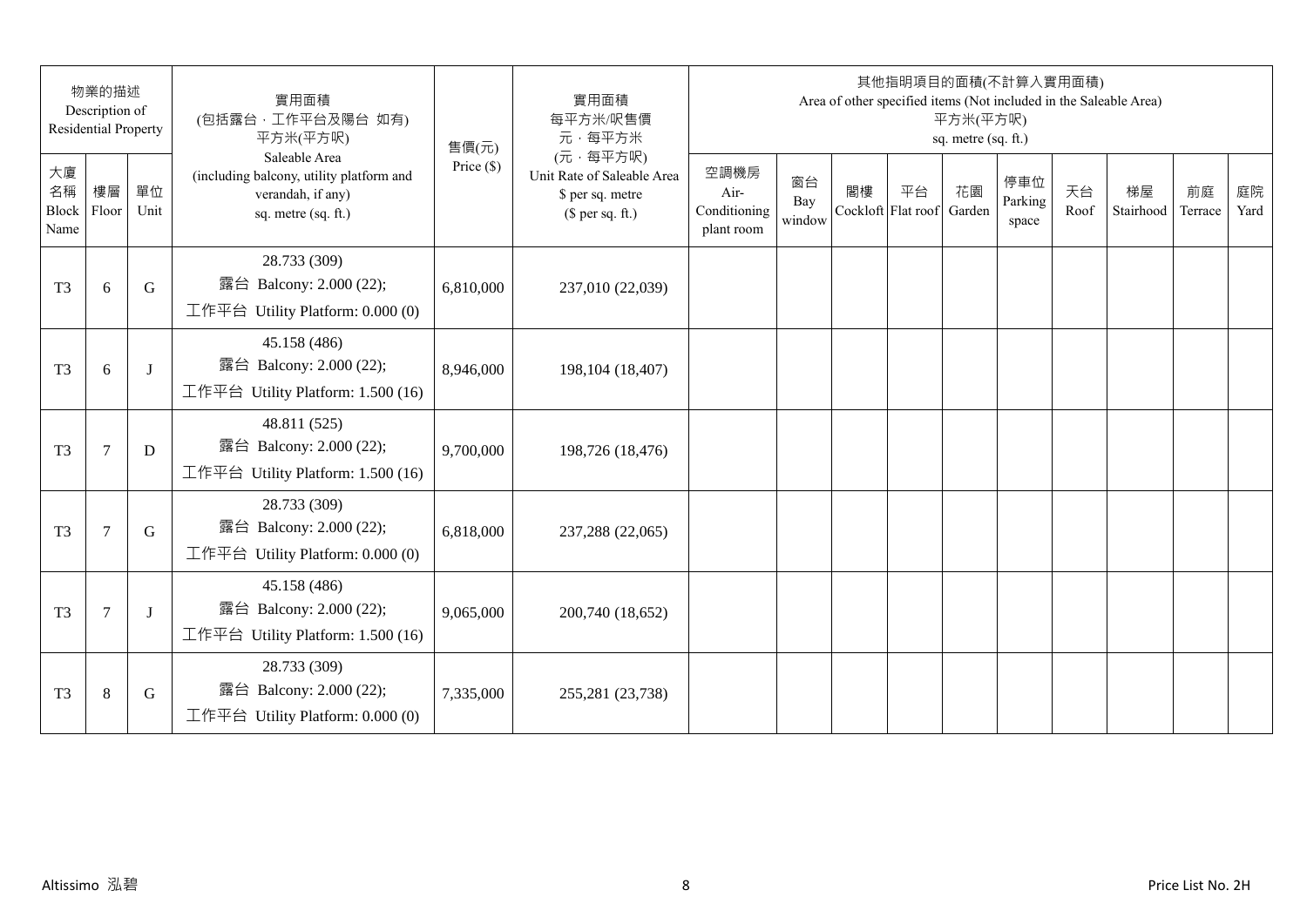|                                 | 物業的描述<br>Description of<br><b>Residential Property</b> |            | 實用面積<br>(包括露台,工作平台及陽台 如有)<br>平方米(平方呎)                                                                 | 售價(元)        | 實用面積<br>每平方米/呎售價<br>元·每平方米                                                     |                                            |                     |    | 其他指明項目的面積(不計算入實用面積)<br>Area of other specified items (Not included in the Saleable Area) | 平方米(平方呎)<br>sq. metre (sq. ft.) |                         |            |                 |               |            |
|---------------------------------|--------------------------------------------------------|------------|-------------------------------------------------------------------------------------------------------|--------------|--------------------------------------------------------------------------------|--------------------------------------------|---------------------|----|------------------------------------------------------------------------------------------|---------------------------------|-------------------------|------------|-----------------|---------------|------------|
| 大廈<br>名稱<br>Block Floor<br>Name | 樓層                                                     | 單位<br>Unit | Saleable Area<br>(including balcony, utility platform and<br>verandah, if any)<br>sq. metre (sq. ft.) | Price $(\$)$ | (元·每平方呎)<br>Unit Rate of Saleable Area<br>\$ per sq. metre<br>$$$ per sq. ft.) | 空調機房<br>Air-<br>Conditioning<br>plant room | 窗台<br>Bay<br>window | 閣樓 | 平台<br>Cockloft Flat roof                                                                 | 花園<br>Garden                    | 停車位<br>Parking<br>space | 天台<br>Roof | 梯屋<br>Stairhood | 前庭<br>Terrace | 庭院<br>Yard |
| T <sub>3</sub>                  | $\,8\,$                                                | H          | 44.867 (483)<br>露台 Balcony: 2.000 (22);<br>工作平台 Utility Platform: 1.500 (16)                          | 9,731,000    | 216,885 (20,147)                                                               |                                            |                     |    |                                                                                          |                                 |                         |            |                 |               |            |
| T <sub>3</sub>                  | $\,8\,$                                                | J          | 45.158 (486)<br>露台 Balcony: 2.000 (22);<br>工作平台 Utility Platform: 1.500 (16)                          | 9,199,000    | 203,707 (18,928)                                                               |                                            |                     |    |                                                                                          |                                 |                         |            |                 |               |            |
| T <sub>3</sub>                  | 9                                                      | G          | 28.733 (309)<br>露台 Balcony: 2.000 (22);<br>工作平台 Utility Platform: 0.000 (0)                           | 7,335,000    | 255,281 (23,738)                                                               |                                            |                     |    |                                                                                          |                                 |                         |            |                 |               |            |
| T <sub>3</sub>                  | 9                                                      | $\bf{J}$   | 45.158 (486)<br>露台 Balcony: 2.000 (22);<br>工作平台 Utility Platform: 1.500 (16)                          | 9,199,000    | 203,707 (18,928)                                                               |                                            |                     |    |                                                                                          |                                 |                         |            |                 |               |            |
| T <sub>3</sub>                  | 10                                                     | G          | 28.733 (309)<br>露台 Balcony: 2.000 (22);<br>工作平台 Utility Platform: 0.000 (0)                           | 7,413,000    | 257,996 (23,990)                                                               |                                            |                     |    |                                                                                          |                                 |                         |            |                 |               |            |
| T <sub>3</sub>                  | 10                                                     | J          | 45.158 (486)<br>露台 Balcony: 2.000 (22);<br>工作平台 Utility Platform: $1.500(16)$                         | 9,288,000    | 205,678 (19,111)                                                               |                                            |                     |    |                                                                                          |                                 |                         |            |                 |               |            |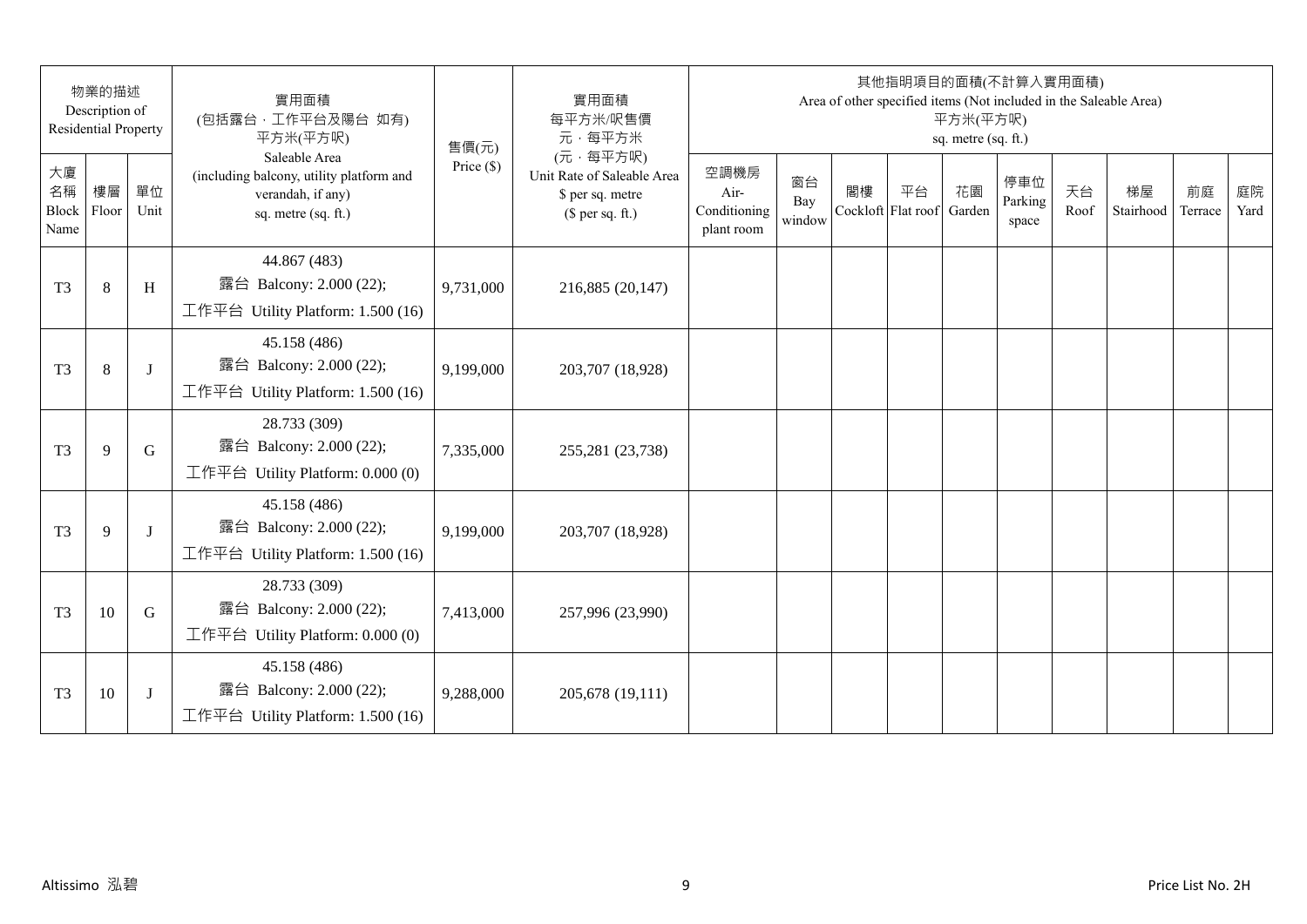|                                 | 物業的描述<br>Description of<br><b>Residential Property</b> |            | 實用面積<br>(包括露台,工作平台及陽台 如有)<br>平方米(平方呎)                                                                 | 售價(元)        | 實用面積<br>每平方米/呎售價<br>元·每平方米                                                     |                                            |                     |    | 其他指明項目的面積(不計算入實用面積)<br>Area of other specified items (Not included in the Saleable Area) | 平方米(平方呎)<br>sq. metre (sq. ft.) |                         |            |                 |               |            |
|---------------------------------|--------------------------------------------------------|------------|-------------------------------------------------------------------------------------------------------|--------------|--------------------------------------------------------------------------------|--------------------------------------------|---------------------|----|------------------------------------------------------------------------------------------|---------------------------------|-------------------------|------------|-----------------|---------------|------------|
| 大廈<br>名稱<br>Block Floor<br>Name | 樓層                                                     | 單位<br>Unit | Saleable Area<br>(including balcony, utility platform and<br>verandah, if any)<br>sq. metre (sq. ft.) | Price $(\$)$ | (元·每平方呎)<br>Unit Rate of Saleable Area<br>\$ per sq. metre<br>$$$ per sq. ft.) | 空調機房<br>Air-<br>Conditioning<br>plant room | 窗台<br>Bay<br>window | 閣樓 | 平台<br>Cockloft Flat roof                                                                 | 花園<br>Garden                    | 停車位<br>Parking<br>space | 天台<br>Roof | 梯屋<br>Stairhood | 前庭<br>Terrace | 庭院<br>Yard |
| T <sub>3</sub>                  | 11                                                     | G          | 28.733 (309)<br>露台 Balcony: 2.000 (22);<br>工作平台 Utility Platform: 0.000 (0)                           | 7,507,000    | 261,268 (24,294)                                                               |                                            |                     |    |                                                                                          |                                 |                         |            |                 |               |            |
| T <sub>3</sub>                  | 11                                                     | J          | 45.158 (486)<br>露台 Balcony: 2.000 (22);<br>工作平台 Utility Platform: 1.500 (16)                          | 9,422,000    | 208,645 (19,387)                                                               |                                            |                     |    |                                                                                          |                                 |                         |            |                 |               |            |
| T <sub>3</sub>                  | 12                                                     | G          | 28.733 (309)<br>露台 Balcony: 2.000 (22);<br>工作平台 Utility Platform: 0.000 (0)                           | 7,611,000    | 264,887 (24,631)                                                               |                                            |                     |    |                                                                                          |                                 |                         |            |                 |               |            |
| T <sub>3</sub>                  | 12                                                     | J          | 45.158 (486)<br>露台 Balcony: 2.000 (22);<br>工作平台 Utility Platform: 1.500 (16)                          | 9,556,000    | 211,613 (19,663)                                                               |                                            |                     |    |                                                                                          |                                 |                         |            |                 |               |            |
| T <sub>3</sub>                  | 15                                                     | E          | 28.805 (310)<br>露台 Balcony: 2.000 (22);<br>工作平台 Utility Platform: $0.000(0)$                          | 7,597,000    | 263,739 (24,506)                                                               |                                            |                     |    |                                                                                          |                                 |                         |            |                 |               |            |
| T <sub>3</sub>                  | 15                                                     | G          | 28.733 (309)<br>露台 Balcony: 2.000 (22);<br>工作平台 Utility Platform: 0.000 (0)                           | 7,748,000    | 269,655 (25,074)                                                               |                                            |                     |    |                                                                                          |                                 |                         |            |                 |               |            |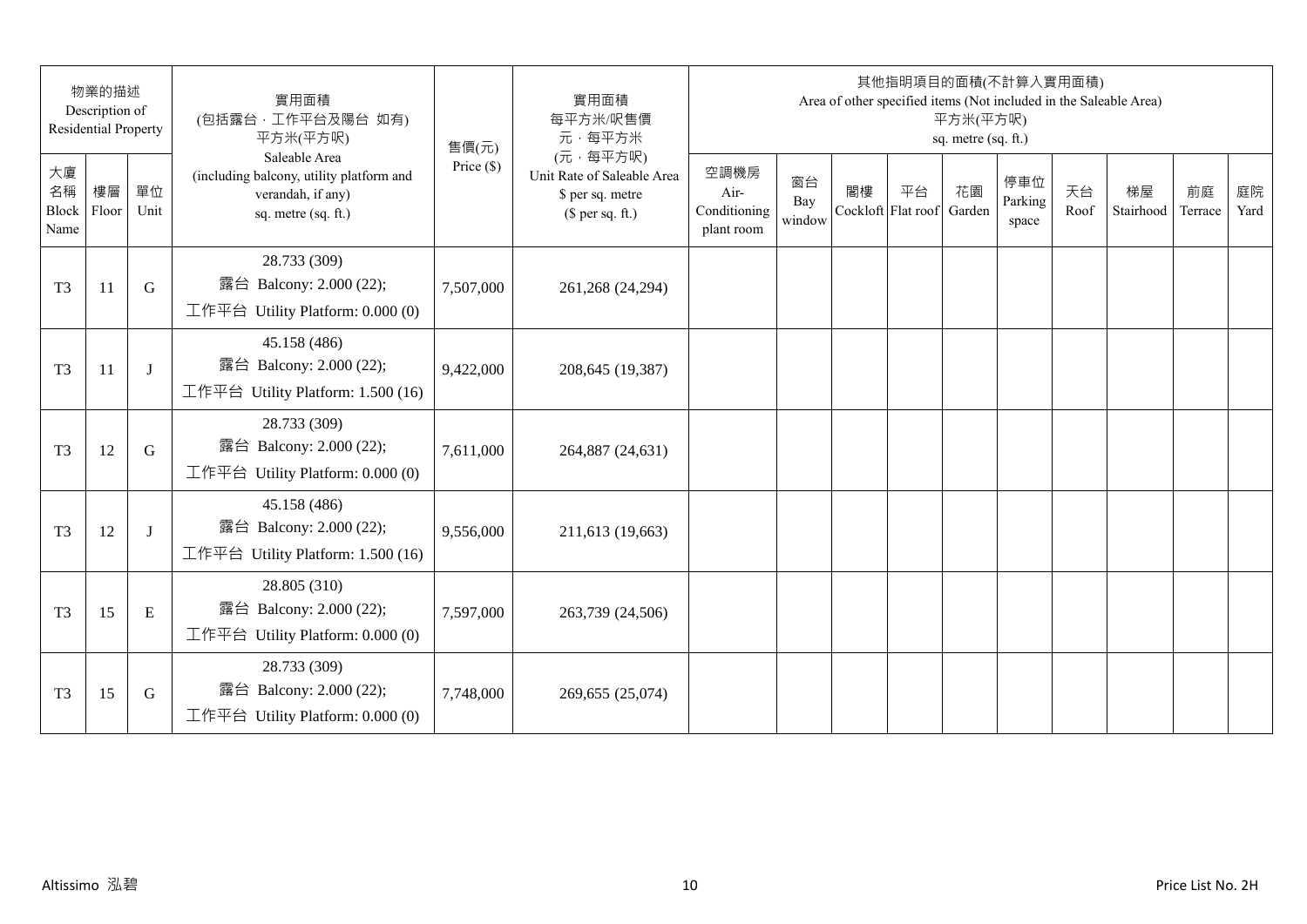| 物業的描述<br>Description of<br><b>Residential Property</b> |    |              | 實用面積<br>(包括露台,工作平台及陽台 如有)<br>平方米(平方呎)                                                                 | 售價(元)        | 實用面積<br>每平方米/呎售價<br>元·每平方米                                                     | 其他指明項目的面積(不計算入實用面積)<br>Area of other specified items (Not included in the Saleable Area)<br>平方米(平方呎)<br>sq. metre (sq. ft.) |                     |                          |    |              |                         |            |                 |               |            |
|--------------------------------------------------------|----|--------------|-------------------------------------------------------------------------------------------------------|--------------|--------------------------------------------------------------------------------|-----------------------------------------------------------------------------------------------------------------------------|---------------------|--------------------------|----|--------------|-------------------------|------------|-----------------|---------------|------------|
| 大廈<br>名稱<br>Block Floor<br>Name                        | 樓層 | 單位<br>Unit   | Saleable Area<br>(including balcony, utility platform and<br>verandah, if any)<br>sq. metre (sq. ft.) | Price $(\$)$ | (元·每平方呎)<br>Unit Rate of Saleable Area<br>\$ per sq. metre<br>$$$ per sq. ft.) | 空調機房<br>Air-<br>Conditioning<br>plant room                                                                                  | 窗台<br>Bay<br>window | 閣樓<br>Cockloft Flat roof | 平台 | 花園<br>Garden | 停車位<br>Parking<br>space | 天台<br>Roof | 梯屋<br>Stairhood | 前庭<br>Terrace | 庭院<br>Yard |
| T <sub>3</sub>                                         | 15 | J            | 45.158 (486)<br>露台 Balcony: 2.000 (22);<br>工作平台 Utility Platform: 1.500 (16)                          | 9,733,000    | 215,532 (20,027)                                                               |                                                                                                                             |                     |                          |    |              |                         |            |                 |               |            |
| T <sub>3</sub>                                         | 16 | E            | 28.805 (310)<br>露台 Balcony: 2.000 (22);<br>工作平台 Utility Platform: 0.000 (0)                           | 7,737,000    | 268,599 (24,958)                                                               |                                                                                                                             |                     |                          |    |              |                         |            |                 |               |            |
| T <sub>3</sub>                                         | 16 | G            | 28.733 (309)<br>露台 Balcony: 2.000 (22);<br>工作平台 Utility Platform: 0.000 (0)                           | 7,886,000    | 274,458 (25,521)                                                               |                                                                                                                             |                     |                          |    |              |                         |            |                 |               |            |
| T <sub>3</sub>                                         | 16 | H            | 44.867 (483)<br>露台 Balcony: 2.000 (22);<br>工作平台 Utility Platform: 1.500 (16)                          | 10,488,000   | 233,758 (21,714)                                                               |                                                                                                                             |                     |                          |    |              |                         |            |                 |               |            |
| T <sub>3</sub>                                         | 16 | J            | 45.158 (486)<br>露台 Balcony: 2.000 (22);<br>工作平台 Utility Platform: 1.500 (16)                          | 9,914,000    | 219,540 (20,399)                                                               |                                                                                                                             |                     |                          |    |              |                         |            |                 |               |            |
| T <sub>3</sub>                                         | 16 | $\mathbf{L}$ | 44.887 (483)<br>露台 Balcony: 2.000 (22);<br>工作平台 Utility Platform: $1.500(16)$                         | 9,894,000    | 220,420 (20,484)                                                               |                                                                                                                             |                     |                          |    |              |                         |            |                 |               |            |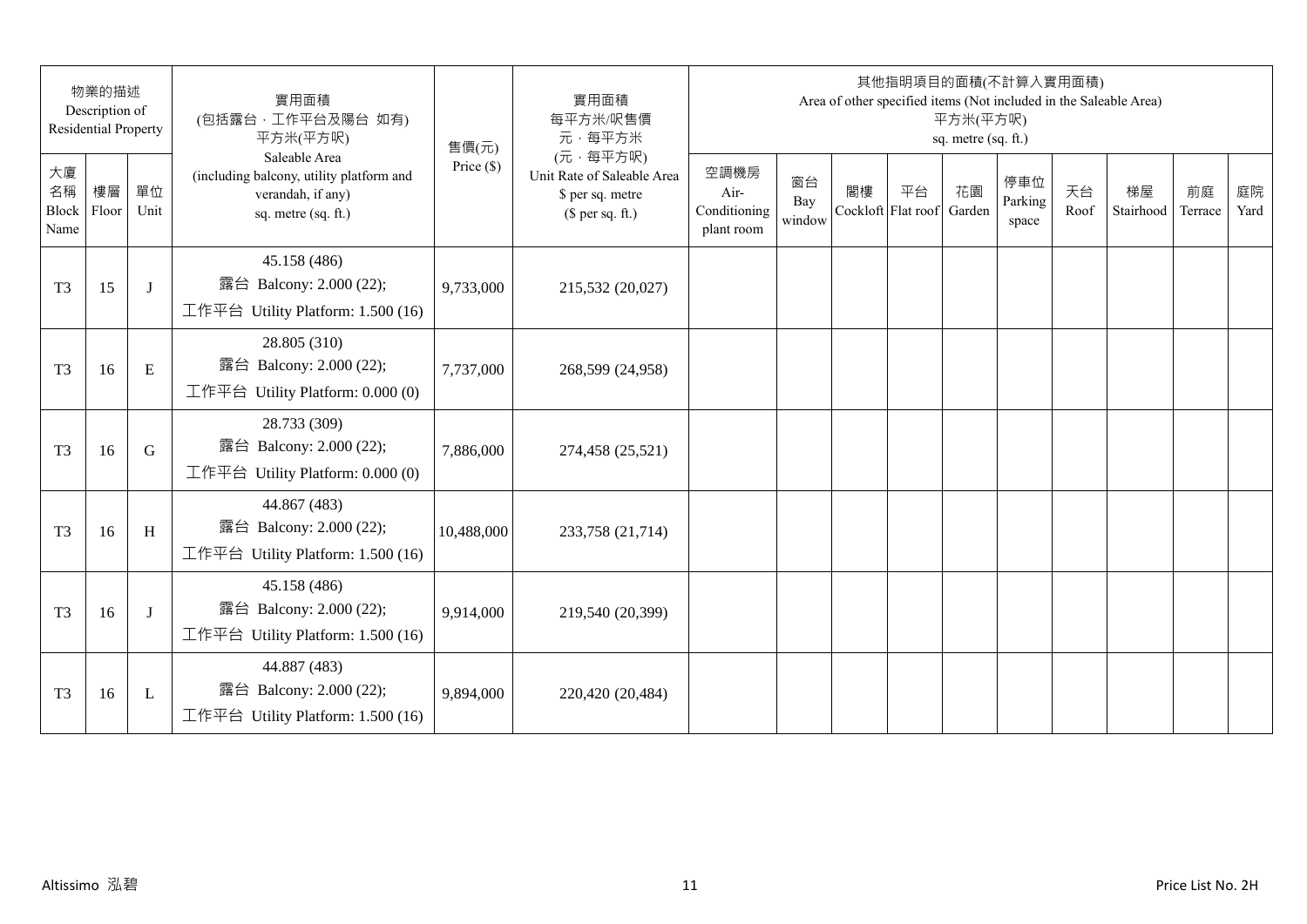| 物業的描述<br>Description of<br>Residential Property |                |              | 實用面積<br>(包括露台,工作平台及陽台 如有)<br>平方米(平方呎)                                                                 | 售價(元)        | 實用面積<br>每平方米/呎售價<br>元·每平方米                                                     | 其他指明項目的面積(不計算入實用面積)<br>Area of other specified items (Not included in the Saleable Area)<br>平方米(平方呎)<br>sq. metre (sq. ft.) |                     |    |                          |              |                         |            |                 |               |            |  |
|-------------------------------------------------|----------------|--------------|-------------------------------------------------------------------------------------------------------|--------------|--------------------------------------------------------------------------------|-----------------------------------------------------------------------------------------------------------------------------|---------------------|----|--------------------------|--------------|-------------------------|------------|-----------------|---------------|------------|--|
| 大廈<br>名稱<br>Block<br>Name                       | 樓層<br>Floor    | 單位<br>Unit   | Saleable Area<br>(including balcony, utility platform and<br>verandah, if any)<br>sq. metre (sq. ft.) | Price $(\$)$ | (元·每平方呎)<br>Unit Rate of Saleable Area<br>\$ per sq. metre<br>$$$ per sq. ft.) | 空調機房<br>Air-<br>Conditioning<br>plant room                                                                                  | 窗台<br>Bay<br>window | 閣樓 | 平台<br>Cockloft Flat roof | 花園<br>Garden | 停車位<br>Parking<br>space | 天台<br>Roof | 梯屋<br>Stairhood | 前庭<br>Terrace | 庭院<br>Yard |  |
| T <sub>5</sub>                                  |                | $\mathbf{J}$ | 48.593 (523)<br>露台 Balcony: 2.000 (22);<br>工作平台 Utility Platform: 0.000 (0)                           | 9,808,000    | 201,840 (18,753)                                                               |                                                                                                                             |                     |    | 5.699<br>(61)            |              |                         |            |                 |               |            |  |
| T <sub>5</sub>                                  | $\overline{7}$ | $\mathbf{F}$ | 28.578 (308)<br>露台 Balcony: 2.000 (22);<br>工作平台 Utility Platform: $0.000(0)$                          | 7,680,000    | 268,738 (24,935)                                                               |                                                                                                                             |                     |    |                          |              |                         |            |                 |               |            |  |
| T <sub>5</sub>                                  | 8              | $\mathbf{F}$ | 28.578 (308)<br>露台 Balcony: 2.000 (22);<br>工作平台 Utility Platform: $0.000(0)$                          | 7,785,000    | 272,412 (25,276)                                                               |                                                                                                                             |                     |    |                          |              |                         |            |                 |               |            |  |
| T <sub>5</sub>                                  | 12             | F            | 28.578 (308)<br>Balcony: 2.000 (22);<br>露台<br>工作平台 Utility Platform: $0.000(0)$                       | 8,061,000    | 282,070 (26,172)                                                               |                                                                                                                             |                     |    |                          |              |                         |            |                 |               |            |  |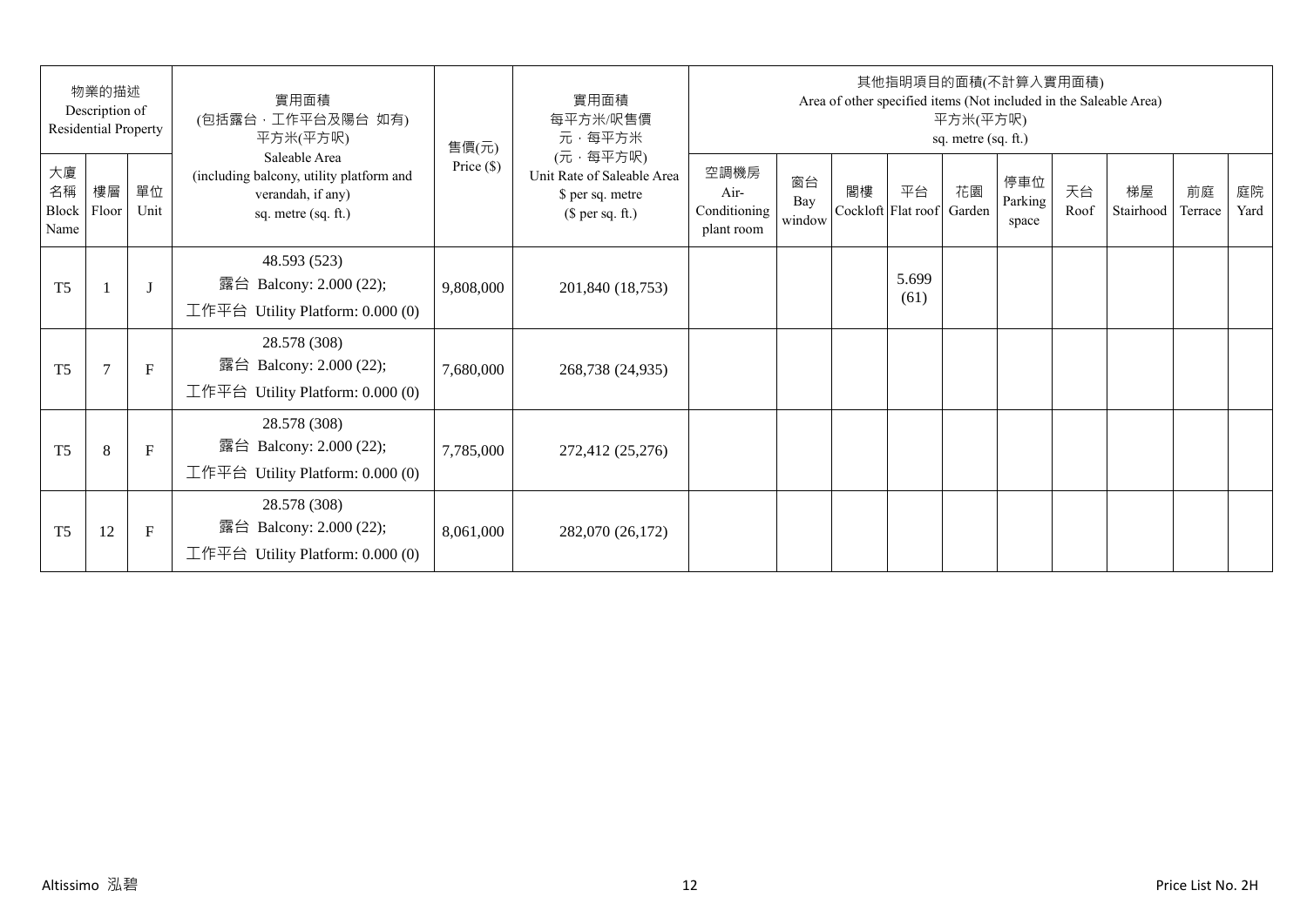#### **第三部份:其他資料 Part 3: Other Information**

#### (1) 準買家應參閱發展項目的售樓說明書,以了解該項目的資料。 Prospective purchasers are advised to refer to the sales brochure for the development for information on the development.

#### $(2)$  根據《一手住宅物業銷售條例》第 52(1)條及第 53(2)及(3)條,

According to sections 52(1) and 53(2) and (3) of the Residential Properties (First-hand Sales) Ordinance, –

## 第 52(1) 條 / Section 52(1)

在某人就指明住宅物業與擁有人訂立臨時買賣合約時,該人須向擁有人支付售價的 5%的臨時訂金。

A preliminary deposit of 5% of the purchase price is payable by a person to the owner on entering into a preliminary agreement for sale and purchase in respect of the specified residential property with the owner.

#### 第 53(2) 條 / Section 53(2)

如某人於某日期訂立臨時買賣合約,並於該日期後的 5 個工作日內,就有關住宅物業簽立買賣合約,則擁有人必須在該日期後的 8 個工作日內,簽立該買賣合約。 If a person executes an agreement for sale and purchase in respect of the residential property within 5 working days after the date on which the person enters into the preliminary agreement for sale and purchase, the owner must execute the agreement for sale and purchase within 8 working days after that date.

## 第 53(3) 條 / Section 53(3)

如某人於某日期訂立臨時買賣合約時,但沒有於該日期後的 5 個工作日內,就有關住宅物業簽立買賣合約,則 – (i) 該臨時合約即告終止;(ii) 有關的臨時訂金即予沒收;及 (iii) 擁 有人不得就該人沒有簽立買賣合約而針對該人提出進一步申索。

If a person does not execute an agreement for sale and purchase in respect of the residential property within 5 working days after the date on which the person enters into the preliminary agreement for sale and purchase-

(i) the preliminary agreement is terminated; (ii) the preliminary deposit is forfeited; and (iii) the owner does not have any further claim against the person for the failure.

#### (3) 實用面積及屬該住宅物業其他指明項目的面積是按《一手住宅物業銷售條例》第 8 條及附表二第 2 部的計算得出的。

The saleable area and area of other specified items of the residential property are calculated in accordance with section 8 and Part 2 of Schedule 2 to the Residential Properties(First-hand Sales) Ordinance.<br>(4) (i) 註:在第(4)段中:

- 
- (a) 「售價」指本價單第二部份中所列之住宅物業的售價,而「成交金額」指將於臨時合約中訂明的住宅物業的實際售價。因應不同支付條款 及/或折扣按售價計算得出之價目,皆以進位到最接近的千位數作為成交金額。
- (b) 「工作日」按《一手住宅物業銷售條例》第 2(1)條所定義。
- (c) 「臨時合約」指臨時買賣合約。
- (d) 「正式合約」指正式買賣合約。
- Note: In paragraph (4): (a)
- "price" means the price of the residential property set out in Part 2 of this price list, and "transaction price" means the actual price of the residential property to be set out in PASP. The price obtained after applying the relevant terms of payment and/or applicable discount(s) on the price will be rounded up to the nearest thousand to determine the transaction price.
	- (b) "working day" shall be as defined in section 2(1) of the Residential Properties (First-hand Sales) Ordinance.
	- (c) "PASP" means the Preliminary Agreement for Sale and Purchase.
	- (d) "ASP" means the Agreement for Sale and Purchase.

於簽署臨時合約時,買方須繳付相等於成交金額的 5%作為臨時訂金,請帶備港幣\$100,000 銀行本票以支付部份臨時訂金,抬頭請寫「的近律師行」或"Deacons"。請另備支 票以繳付臨時訂金之餘額。

The purchasers shall pay the preliminary deposit equivalent to 5% of the transaction price upon signing of the PASP. Please bring along a cashiers' order of HK\$100,000 made payable to "Deacons" for payment of part of the preliminary deposit. Please also bring along a cheque for payment of the balance of the preliminary deposit.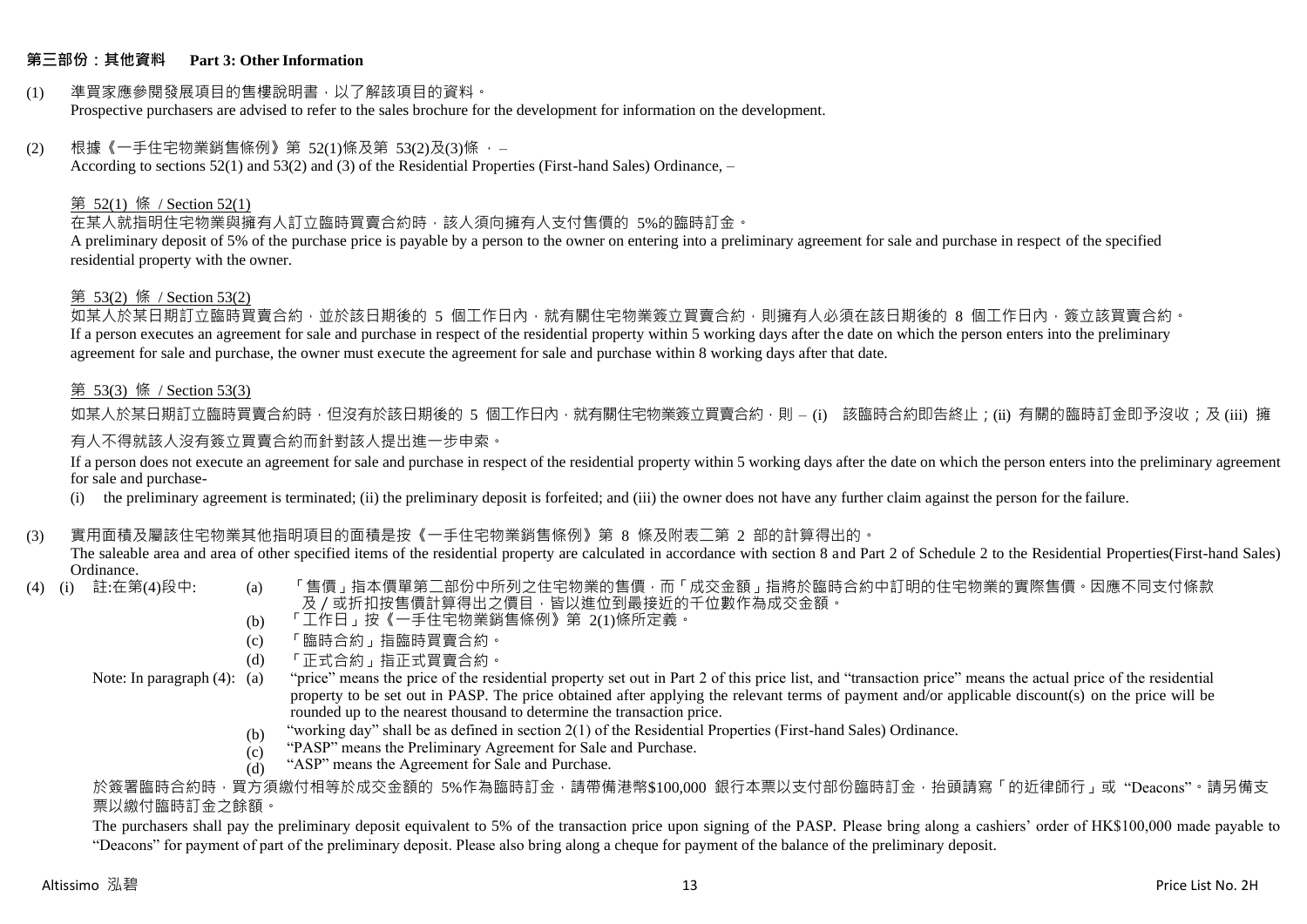- (A) 120 天現金優惠付款計劃 120-day Cash Payment Plan (照售價減 10%) (10% discount from the price)
	- (1) 買方須於簽署臨時合約時繳付相等於成交金額 5% 作為臨時訂金。買方須於簽署臨時合約後 5 個工作日內簽署正式合約。 The purchaser shall pay the preliminary deposit equivalent to 5% of the transaction price upon signing of the PASP. The ASP shall be signed by the purchaser within 5 working days after signing of the PASP.
	- (2) 買方簽署臨時合約後 30 天內再付成交金額 5%作為加付訂金。 A further 5% of the transaction price being further deposit shall be paid by the purchaser within 30 days after signing of the PASP.
	- 成交金額 90% 即成交金額餘款於買方簽署臨時合約後 120 天内或於賣方就其有能力將有關住宅物業有效地轉讓予買方一事向買方發出書面通知的日期後的 14 日內由買方 付清,以較早者為準。

90% of the transaction price being balance of the transaction price shall be paid by the purchaser within 120 days after signing of the PASP or within 14 days after the date of written notification to the purchaser that the vendor is in a position validly to assign the relevant residential property to the purchaser, whichever is earlier.

本付款計劃提供「101 第一按揭貸款」及「101 第二按揭貸款」安排,該安排詳情見第 (4)(iii)(h) 段及第 (4)(iii)(i) 段。 The arrangements of "101 First Mortgage Loan" and "101 Second Mortgage Loan" will be provided under this payment plan. Please see paragraph (4)(iii)(h) and paragraph (4)(iii)(i) for the details of that arrangement.

- (A1) (並無此編號之支付條款)( No Terms of Payment of such numbering)
- (A2) (並無此編號之支付條款)( No Terms of Payment of such numbering)
- (A3) (並無此編號之支付條款)( No Terms of Payment of such numbering)
- (A4) (並無此編號之支付條款)( No Terms of Payment of such numbering)
- (B) (並無此編號之支付條款)( No Terms of Payment of such numbering)
- (C) (並無此編號之支付條款)( No Terms of Payment of such numbering)
- (C1) (並無此編號之支付條款)( No Terms of Payment of such numbering)
- (C2) (並無此編號之支付條款)( No Terms of Payment of such numbering)
- (C3) (並無此編號之支付條款)( No Terms of Payment of such numbering)
- (C4)(並無此編號之支付條款)( No Terms of Payment of such numbering)

#### (C5) 5% 首置建築期付款計劃 5% Easy-pay Stage Payment Plan (照售價減 5%) (5% discount from the price)

(1) 買方須於簽署臨時合約時繳付相等於成交金額 5% 作為臨時訂金。買方須於簽署臨時合約後 5 個工作日內簽署正式合約。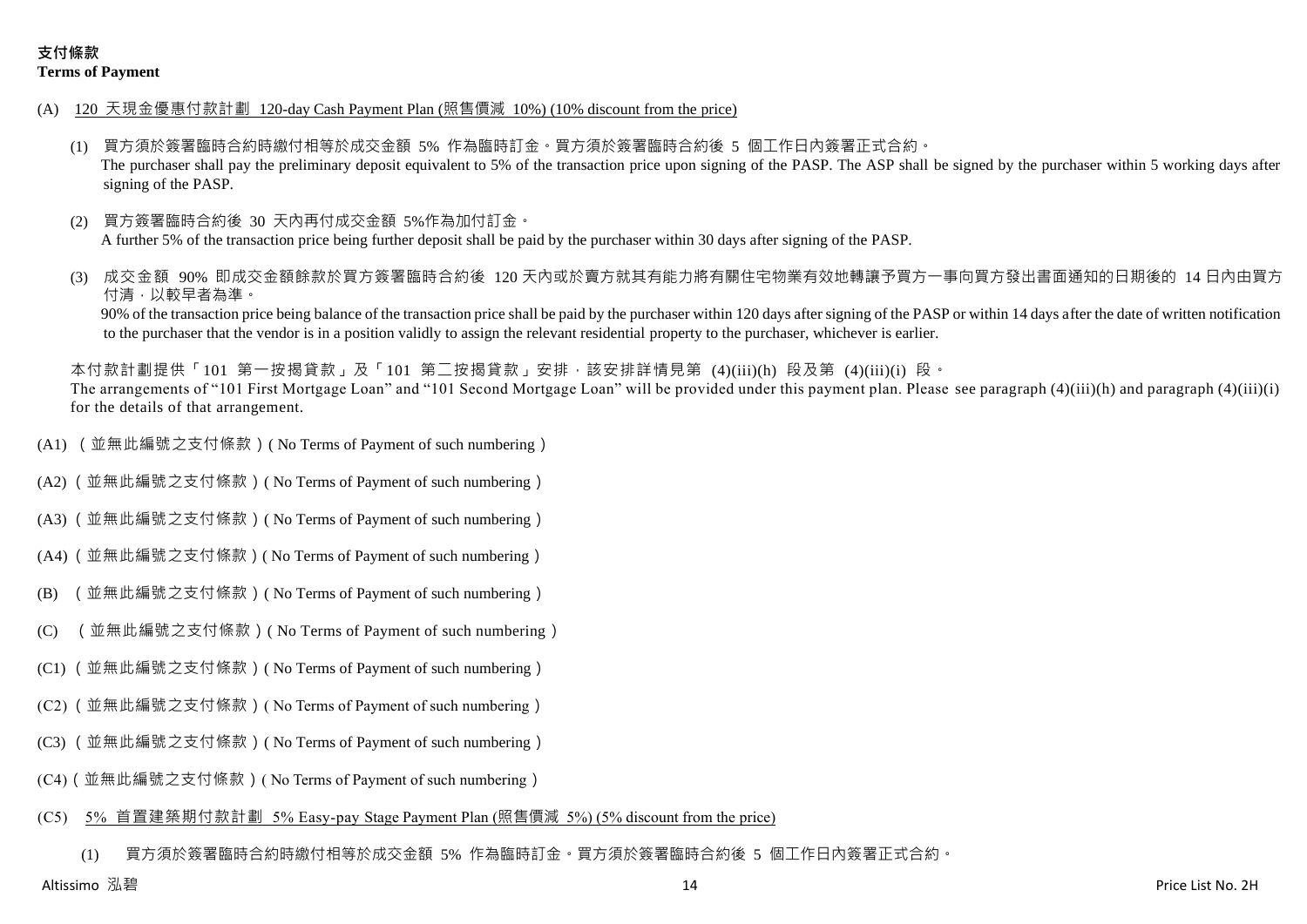The purchaser shall pay the preliminary deposit equivalent to 5% of the transaction price upon signing of the PASP. The ASP shall be signed by the purchaser within 5 working days after signing of the PASP.

- (2) 買方簽署臨時合約後 60 天內再付成交金額 5% 作為加付訂金。 A further 5% of the transaction price being further deposit shall be paid by the purchaser within 60 days after signing of the PASP.
- (3) 買方簽署臨時合約後 90 天內再付成交金額 5% 作為加付訂金。 A further 5% of the transaction price being further deposit shall be paid by the purchaser within 90 days after signing of the PASP.
- (4) 成交金額 85% 即成交金額餘款於賣方就其有能力將有關住宅物業有效地轉讓予買方一事向買方發出書面通知的日期後的 14 日內由買方付清。 85% of the transaction price being balance of the transaction price shall be paid by the purchaser within 14 days after the date of written notification to the purchaser that the vendor is in a position validly to assign the relevant residential property to the purchaser.

本付款計劃提供「101 第一按揭貸款」及「101第 二按揭貸款」安排,該安排詳情見第 (4)(iii)(h) 段及第 (4)(iii)(i) 段。 The arrangements of "101 First Mortgage Loan" and "101 Second Mortgage Loan" will be provided under this payment plan. Please see paragraph (4)(iii)(h) and paragraph (4)(iii)(i) for the details of that arrangement.

- (C6) (並無此編號之支付條款)( No Terms of Payment of such numbering)
- (C7) 2 年無憂回報補貼建築期付款計劃 2 -Year Hassle-free Cash-Return Subsidy Stage Payment Plan (照售價減 1.5%) (1.5% discount from the price)
	- (1) 買方須於簽署臨時合約時繳付相等於成交金額 5% 作為臨時訂金。買方須於簽署臨時合約後 5 個工作日內簽署正式合約。 The purchaser shall pay the preliminary deposit equivalent to 5% of the transaction price upon signing of the PASP. The ASP shall be signed by the purchaser within 5 working days after signing of the PASP.
	- (2) 買方簽署臨時合約後 60 天內再付成交金額 5% 作為加付訂金。 A further 5% of the transaction price being further deposit shall be paid by the purchaser within 60 days after signing of the PASP.
	- (3) 買方簽署臨時合約後 90 天內再付成交金額 5% 作為部份成交金額。 A further 5% of the transaction price being part payment of the transaction price shall be paid by the purchaser within 90 days after signing of the PASP.
	- (4) 成交金額 85% 即成交金額餘款於賣方就其有能力將有關住宅物業有效地轉讓予買方一事向買方發出書面通知的日期後的 14 日內由買方付清。 85% of the transaction price being balance of the transaction price shall be paid by the purchaser within 14 days after the date of written notification to the purchaser that the vendor is in a position validly to assign the relevant residential property to the purchaser.
- (C8) 3 年無憂回報補貼建築期付款計劃 3 -Year Hassle-free Cash-Return Subsidy Stage Payment Plan (照售價減 2%) (2% discount from the price)
	- (1) 買方須於簽署臨時合約時繳付相等於成交金額 5% 作為臨時訂金。買方須於簽署臨時合約後 5 個工作日內簽署正式合約。 The purchaser shall pay the preliminary deposit equivalent to 5% of the transaction price upon signing of the PASP. The ASP shall be signed by the purchaser within 5 working days after signing of the PASP.
	- (2) 買方簽署臨時合約後 60 天內再付成交金額 5% 作為加付訂金。 A further 5% of the transaction price being further deposit shall be paid by the purchaser within 60 days after signing of the PASP.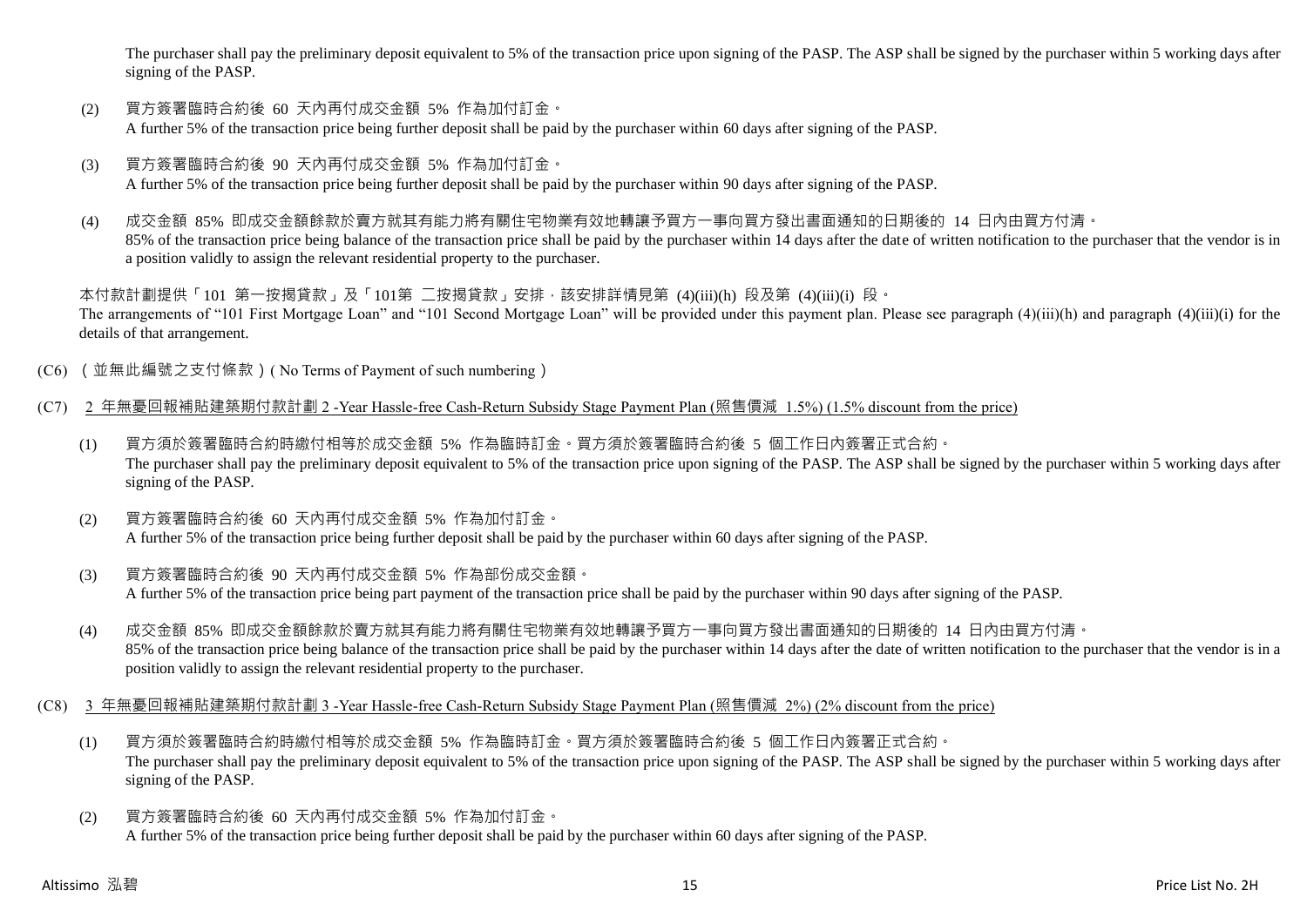(3) 買方簽署臨時合約後 90 天內再付成交金額 5% 作為部份成交金額。

A further 5% of the transaction price being part payment of the transaction price shall be paid by the purchaser within 90 days after signing of the PASP.

(4) 成交金額 85% 即成交金額餘款於賣方就其有能力將有關住宅物業有效地轉讓予買方一事向買方發出書面通知的日期後的 14 日內由買方付清。 85% of the transaction price being balance of the transaction price shall be paid by the purchaser within 14 days after the date of written notification to the purchaser that the vendor is in a position validly to assign the relevant residential property to the purchaser.

# (ii) **售價獲得折扣的基礎**

**The basis on which any discount on the price is available**

- (a) 見 4(i)  $\text{See } 4(i)$ .
- (b) 不適用。 Not applicable.

(c) 「限時置業售價折扣」:於 2020 年 6 月 30 日或之前簽署臨時合約購買本價單中之指明住宅物業之買方可獲額外售價 2%折扣優惠。

(只適用於 5%首置建築期付款計劃、2 年無憂回報補貼建築期付款計劃及 3 年無憂回報補貼建築期付款計劃)

"First Home Purchase Price Discount": An extra 2% discount from the price would be offered to the purchasers who sign the PASP to purchase a specified residential property listed in this price list on or before 30th June 2020.

(Only applicable to 5% Easy-pay Stage Payment Plan, 2 -Year Hassle-free Cash-Return Subsidy Stage Payment Plan and 3 -Year Hassle-free Cash-Return Subsidy Stage Payment Plan)

(d) 員工置業折扣 Staff Purchasing Discount

如買方(或構成買方之任何人士)屬任何「員工合資格人士」,並且沒有委任地產代理就購入住宅物業代其行事,可獲額外 5%售價折扣優惠,折扣優惠受相關公司內部條款約 束。

If the purchaser (or any person comprising the purchaser) is a "Qualified Staff", provided that the purchaser did not appoint any estate agent to act for him/her in the purchase of the residential property, an extra 5% discount on the Price would be offered, subject to the internal regulation of Respective Related Parties.

「員工合資格人士」指碧桂園控股有限公司及其國有限公司及其內屬公司、宏安地產有限公司、位元堂藥業控股有限公司、易易壹金融集團有限公司、中 國農產品交易有限公司或中國建築國際集團及其附屬公司之任何董事、員工及其直系親屬(任何個人的配偶、父母、子女、兄弟及姐妹為該個人之「直系親屬」,惟須提供令 賣方滿意的有關證明文件 以茲證明有關關係,且賣方對是否存在近親關係保留最終決定權)。

"Qualified Staff" means any director or employee (and his/her close family member (a spouse, parent, child, brother and sister of a person is a "close family member" of that person provided that the relevant supporting documents to the satisfaction of the Vendor must be provided to prove the relationship concerned and that the Vendor reserves the final right to decide whether or not such relationship exists)) of any of Country Garden Holdings Company Limited and its subsidiaries, Wang On Group Limited and its subsidiaries, Wang On Properties Limited, Wai Yuen Tong Medicine Holdings Limited, Easy One Financial Group Limited, China Agri-Products Exchange Limited and China State Construction International Holdings Ltd. and its subsidiaries.

買方須在遞交購樓意向登記表格時或前提供令賣方滿意的證據証明其為「員工合資格人士」及(如適用)直系親屬關係,賣方就相關買方是否「員工合資格人士」及(如適 用)存在直系親屬關係有最終決定權,而賣方之決定為最終及對買方具有約束力。

The purchaser shall on or before submission of the Registration of Intent form on the spot provide evidence for proof of being a (if applicable) "Qualified Staff" to the satisfaction of the Vendor and in this respect the Vendor shall have absolute discretion and the Vendor's decision shall be final and binding on the purchaser.

(e) 「管理費」優惠 "Management Fees" Discount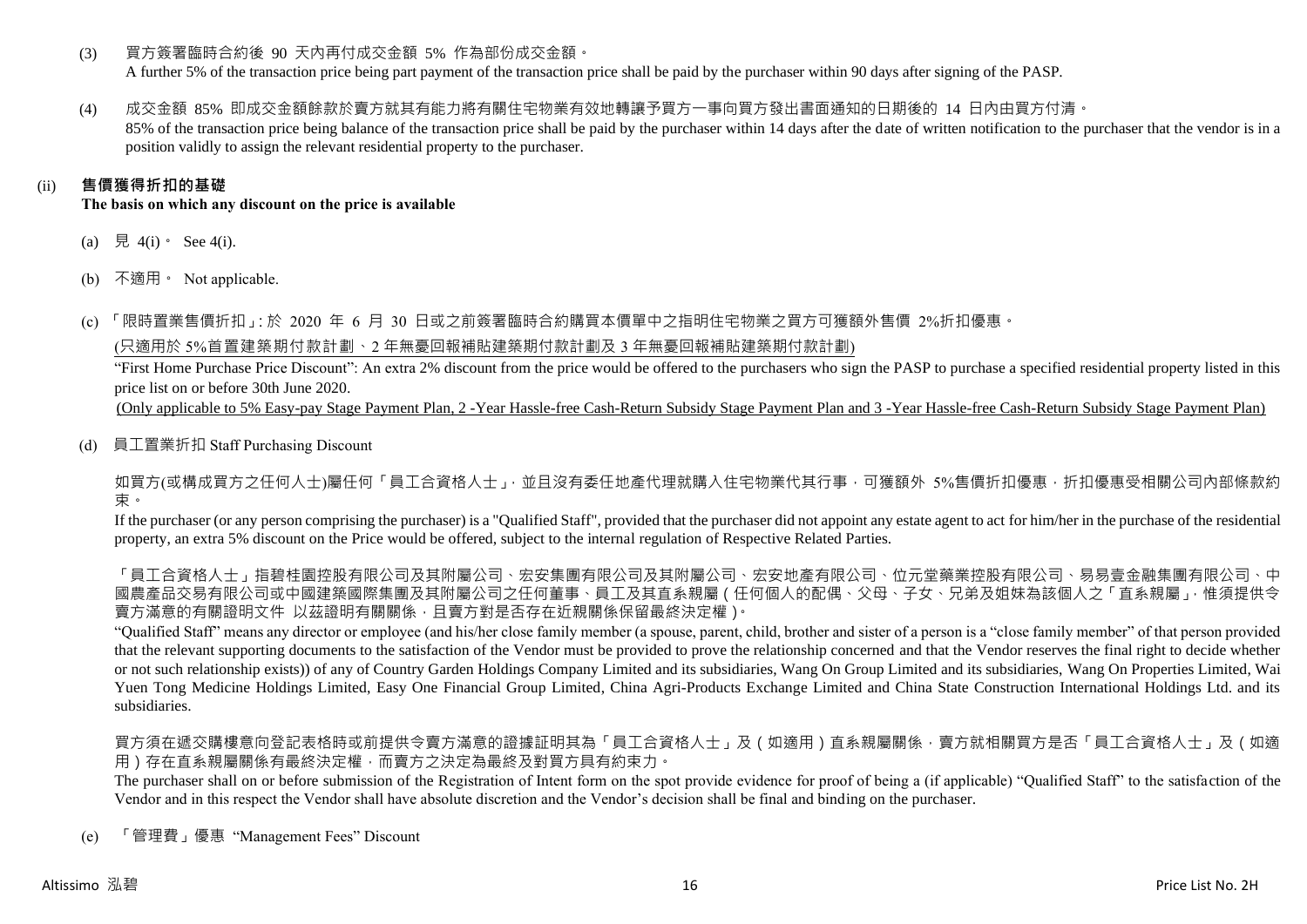於 2020 年 6 月 30 日或之前 · 首 10 名簽署臨時合約購買發展項目住宅物業(不論列於本價單或任何其他價單內)之買方 · 可享有下列售價折扣優惠作為「管理費」優惠: The first ten  $(10)$  purchasers who purchase the specified residential properties in the Development and sign the PASP thereof on or before 30<sup>th</sup> June 2020 (whether the specified residential property is included in this price list or any other price lists) will enjoy the "Management Fees" Discount as listed below as discount on the Price:

- (1) 每個一房住宅物業:港幣 \$98,000;或 For each one-bedroom residential property purchased: HK\$98,000; or
- (2) 每個二房住宅物業住宅物業:港幣 \$138,000;或 For each two-bedroom residential property purchased: HK\$138,000; or
- (3) 每個三房住宅物業住宅物業:港幣 \$218,000。 For each three-bedroom residential property purchased: HK\$218,000.

為免生疑,賣方並不就買方完成買賣後須繳付的管理費金額及其他費用作出任何明示或隱含之要約、陳述、承諾或保證。管理費金額以發展項目管理人決定為準。 For the avoidance of doubt, the Vendor does not make any express or implied representation, promise or warranty in relation to the amount of management fees and other charges payable by the purchases after completion of the sale and purchase. The amount of management shall be subject to the determination by the Manager of the Development.

(f) 「現樓開放月特別優惠」 "Property-Viewing Opening" Discount

於 2020 年 6 月 30 日或之前 · 首 20 名簽署臨時合約購買發展項目住宅物業 ( 不論列於本價單或任何其他價單內 ) 之買方 · 可享有下列售價折扣優惠作為「現樓開放 月特別優惠」優惠:

The first twenty (20) purchasers who purchase the specified residential properties in the Development and sign the PASP thereof on or before 30<sup>th</sup> June 2020 (whether the specified residential property is included in this price list or any other price lists) will enjoy the "Property-Viewing Opening" Discount as listed below as discount on the Price:

- (1) 每個一房住宅物業:港幣 \$66,000;或 For each one-bedroom residential property purchased: HK\$66,000; or
- (2) 每個二房住宅物業住宅物業:港幣 \$88,000;或 For each two-bedroom residential property purchased: HK\$88,000; or
- (3) 每個三房住宅物業住宅物業:港幣 \$168,000。 For each three-bedroom residential property purchased: HK\$168,000.
- (g) "Countrygardenhk" Instagram 帳戶跟隨優惠 "Countrygardenhk" Instagram Account Follows' Discount

凡於簽署臨時買賣合約前跟隨"countrygardenhk" Instagram 帳戶的買家,可獲 1% 售價折扣優惠。 A 1% discount from the Price would be offered to a Purchaser who has followed the "countrygardenhk" Instagram account before signing the Preliminary Agreement for Sale and Purchase.

#### (iii) **可就購買發展項目中的指明住宅物業而連帶獲得的任何贈品、財務優惠或利益**

**Any gift, or any financial advantage or benefit, to be made available in connection with the purchase of a specified residential property in the Development**

(a) 見 4(i) 及 4(ii)。 See 4(i) and 4(ii)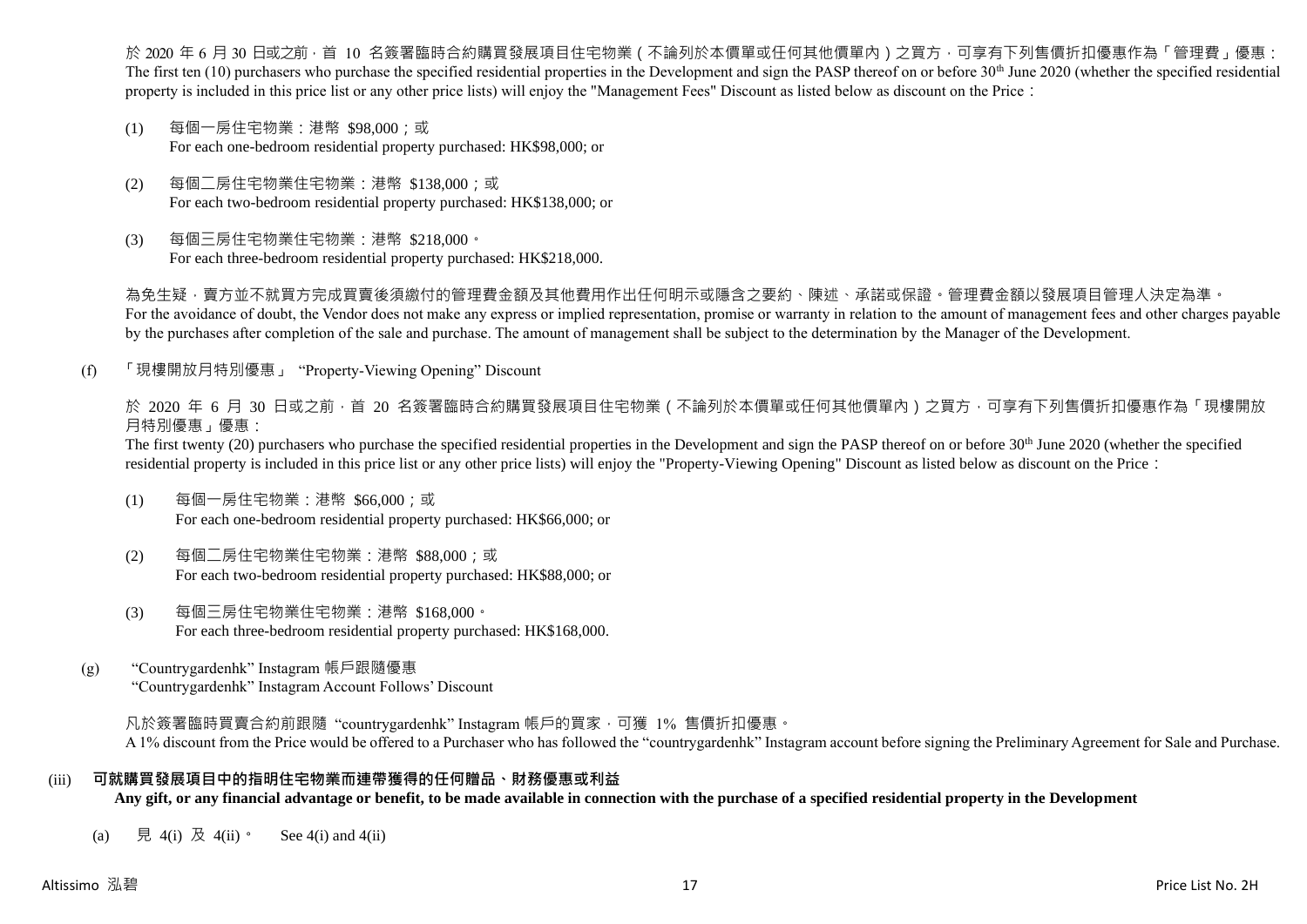(b) 「成交金額 75% 第一按揭」 "First Mortgage for 75% of the transaction price"

## **只適用於第( 4)(i)(A3)、第 (4)(i)(C2) 段及第 (4)(i)(C4) 段之付款計劃。** Only applicable to the payment plan under paragraphs  $(4)(i)(A3)$ ,  $(4)(i)(C2)$  and  $(4)(i)(C4)$ .

買方可向賣方介紹之財務機構或賣方指定的其它公司 (「介紹之第一承按人」) 申請最高達成交金額之 75% 之第一按揭 (「第一按揭貸款」)。第一按揭貸款及其申請受 以下條款及條件規限:

The purchaser may apply to the financial institution referred by the Vendor or any other company designated by the Vendor (the "Referred First Mortgagee") for first mortgage with a maximum loan amount equivalent to 75% of the transaction price (the "First Mortgage Loan"). The First Mortgage and its application are subject to the following terms and conditions:

(1) 買方必須於付清成交金額餘款之日起計最少 60 日前以指定的申請書向介紹之第一承按人申請第一按揭貸款。

The purchaser shall by prescribed form apply to the Referred First Mortgagee for the First Mortgage Loan, not less than 60 days before the due date of payment of the balance of the transaction price.

- (2) 買方須依照介紹之第一承按人之要求提供足夠之入息證明文件。 The purchaser shall provide sufficient proof of income in accordance with the requirements of the Referred First Mortgagee.
- (3) 買方須以所購之發展項目住宅物業之第一衡平法按揭及第一法定按揭作抵押。 The First Mortgage Loan shall be secured by a first equitable mortgage and a first legal mortgage over the residential property in the Development purchased by the purchaser.
- (4) 第一按揭貸款年期最長為 25 年。 The maximum tenor of the First Mortgage Loan shall not exceed 25 years.
- (5) 第一按揭貸款首 24 個月之年利率以介紹之第一承按人引用之最優惠利率 (P) 減 2% (P 2%) 計算。其後的年利率以最優惠利率加 2.375% (P + 2.375%) 計算。P 為 浮動利率,於本價單日期 P 為每年 5.375%。最終按揭利率以介紹之第一承按人審批結果而定,賣方並無就其作出,亦不得被視為就其作出任何不論明示或隱含之陳 述、承諾或保證。

The interest rate of the first 24 months of the First Mortgage Loan shall be Prime Rate (P) quoted by the Referred First Mortgagee minus 2% (P-2%). The interest rate for the rest of the term of the First Mortgage Loan shall be Prime Rate (P) plus 2.375% (P+2.375%). P is subject to fluctuation. P as at the date of this price list is 5.375% per annum. The final mortgage rate will be subject to final approval by the Referred First Mortgagee. No representation, undertaking or warranty, whether express or implied, is given, or shall be deemed to have been given by the Vendor in respect thereof.

(6) 第一按揭貸款之文件必須由介紹之第一承按人指定之律師行辦理,並由買方負責有關律師費用及其他開支。

All legal documents in relation to the First Mortgage Loan must be prepared by the solicitors' firm designated by the Referred First Mortgagee. All legal costs and other expenses incurred shall be paid by the Purchaser.

(7) 買方於決定選擇此安排前,請先向介紹之第一承按人查詢清楚按揭條款及條件、批核條件及申請手續。

The purchaser is advised to enquire with the Referred First Mortgagee on details of the terms and conditions of the mortgage, approval conditions and application procedures of the First Mortgage before choosing this arrangement.

- (8) 第一按揭貸款條款及批核條件僅供參考,介紹之第一承按人保留不時更改第一按揭貸款條款及批核條件的權利。 The terms and conditions and approval conditions of the First Mortgage Loan are for reference only, the Referred First Mortgagee reserves the right to change the terms and conditions and approval conditions of the First Mortgage Loan from time to time as it sees fit.
- (9) 有關第一按揭貸款之批核與否及借貸條款以介紹之第一承按人之最終決定為準,與賣方無關,目於任何情況賣方均無需為此負責。賣方並無或不得被視為就第一按揭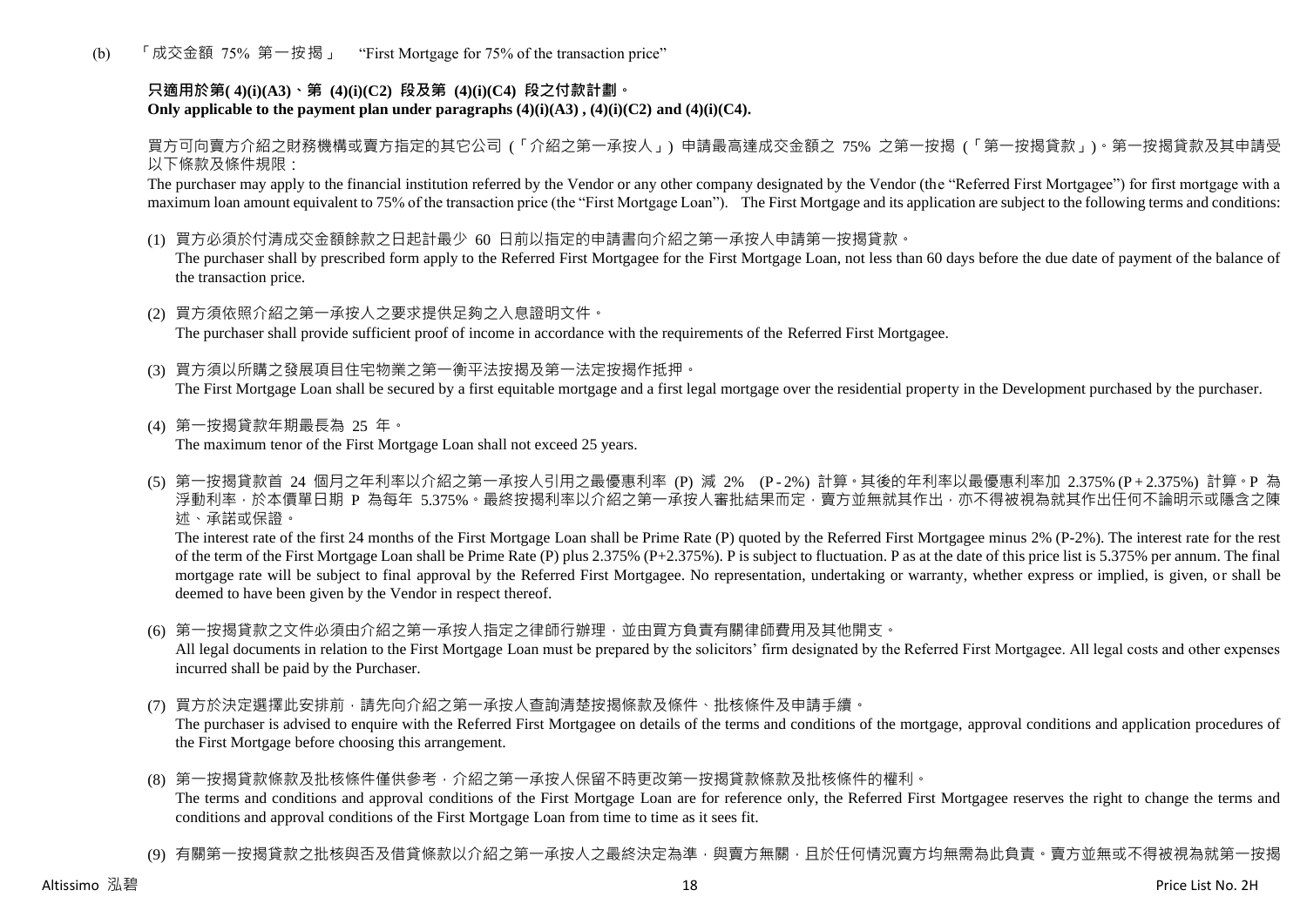貨款之按揭條款及條件以及申請之批核作出任何不論明示或隱含之陳述、承諾或保證。不論貸款獲批與否,買方仍須按正式合約完成交易及付清成交金額餘款。 The terms and conditions and the approval of applications for the First Mortgage Loan are subject to the final decision of the Referred First Mortgagee, and are not related to the Vendor (who shall under no circumstances be responsible therefor). No representation, undertaking or warranty, whether express or implied, is given, or shall be deemed to have been given by Vendor in respect of the terms and conditions and the approval of applications for the First Mortgage Loan. Regardless the First Mortgage Loan is granted or not, the purchaser(s) shall complete the sale and purchase in accordance with the ASP and pay the balance of the transaction price.

(c) 「成交金額 10% 第二按揭」 "Second Mortgage for 10% of the transaction price"

## **只適用於 第(4)(i)(C4) 段之付款計劃。**

**Only applicable to the payment plans under paragraphs (4)(i)(C4).**

買方可向賣方介紹之財務機構或賣方指定的其它公司 (「介紹之第二承按人」) 申請最高達成交額之 10% 之第二按揭,基本條款如下:

The Purchaser may apply to the financial institution referred by the Vendor or any other company designated by the Vendor (the "Referred Second Mortgagee") for second mortgage with a maximum loan amount equivalent to 10% of the transaction price (the "Second Mortgage"). The Second Mortgage and its application are subject to the following terms and conditions:

(1) 買方必須於付清成交金額餘款之日起計最少 60 日前以指定的申請書向介紹之第二承按人申請按揭貸款。

The purchaser(s) shall by prescribed form apply to the Referred Second Mortgagee for mortgage loan, not less than 60 days before the due date of payment of the balance of the transaction price.

- (2) 買方須依照介紹之第二承按人之要求提供足夠之入息證明文件。 The purchaser shall provide sufficient proof of income in accordance with the requirements of the Referred Second Mortgagee.
- (3) 第二按揭貸款年期最長為 5 年或與第一按揭貸款同等年期,以較短者為準 The maximum tenor of second mortgage loan shall be 5 years or the same tenor of first mortgage loan, whichever is the shorter.
- (4) 第二按揭首 24 個月之年利率以介紹之第二承按人引用之最優惠利率 (P) 減 2.75% (P 2.75%) 計算。其後的年利率以最優惠利率 (P) 加 2.375% (P + 2.375%) 計算。 P 為浮動利率,於本價單日期 P 為每年 5.375%。最終按揭利率以介紹之第二承按人審批結果而定,賣方並無就其作出,亦不得被視為就其作出任何不論明示或隱含 之陳述、承諾或保證。

The interest rate of the first 24 months of the Second Mortgage shall be Prime Rate (P) quoted by the Referred Second Mortgagee minus 2.75% (P-2.75%). The interest rate for the rest of the term of the Second Mortgage shall be Prime Rate (P) plus 2.375% (P+2.375%). P is subject to fluctuation. P as at the date of this price list is 5.375% per annum. The final mortgage rate will be subject to final approval by the Referred Second Mortgagee. No representation, undertaking or warranty, whether express or implied, is given, or shall be deemed to have been given by the Vendor in respect thereof.

- (5) 第二按揭貸款最高金額為成交金額的 10%,惟第一按揭貸款及第二按揭貸款總金額不可超過成交金額或有關住宅物業的估價 (以較低者為準) 的 85%。 The maximum second mortgage loan amount shall be 10% of the transaction price, but the total amount of the first mortgage loan and the second mortgage loan together shall not exceed 85% of the transaction price or the valuation of the relevant residential property, whichever is the lower.
- (6) 第一按揭貸款銀行須為介紹之第二承按人所指定之銀行,買方並須首先得到該銀行書面同意辦理第二按揭貸款。 The first mortgagee bank shall be one which is nominated by the Referred Second Mortgagee. The purchaser(s) shall obtain the prior written consent from the first mortgagee bank for the application of second mortgage loan.
- (7) 第一按揭貸款及第二按揭貸款申請將由有關承按機構獨立處理。

The applications for first mortgage loan and the second mortgage loan will be processed by the relevant mortgagees independently.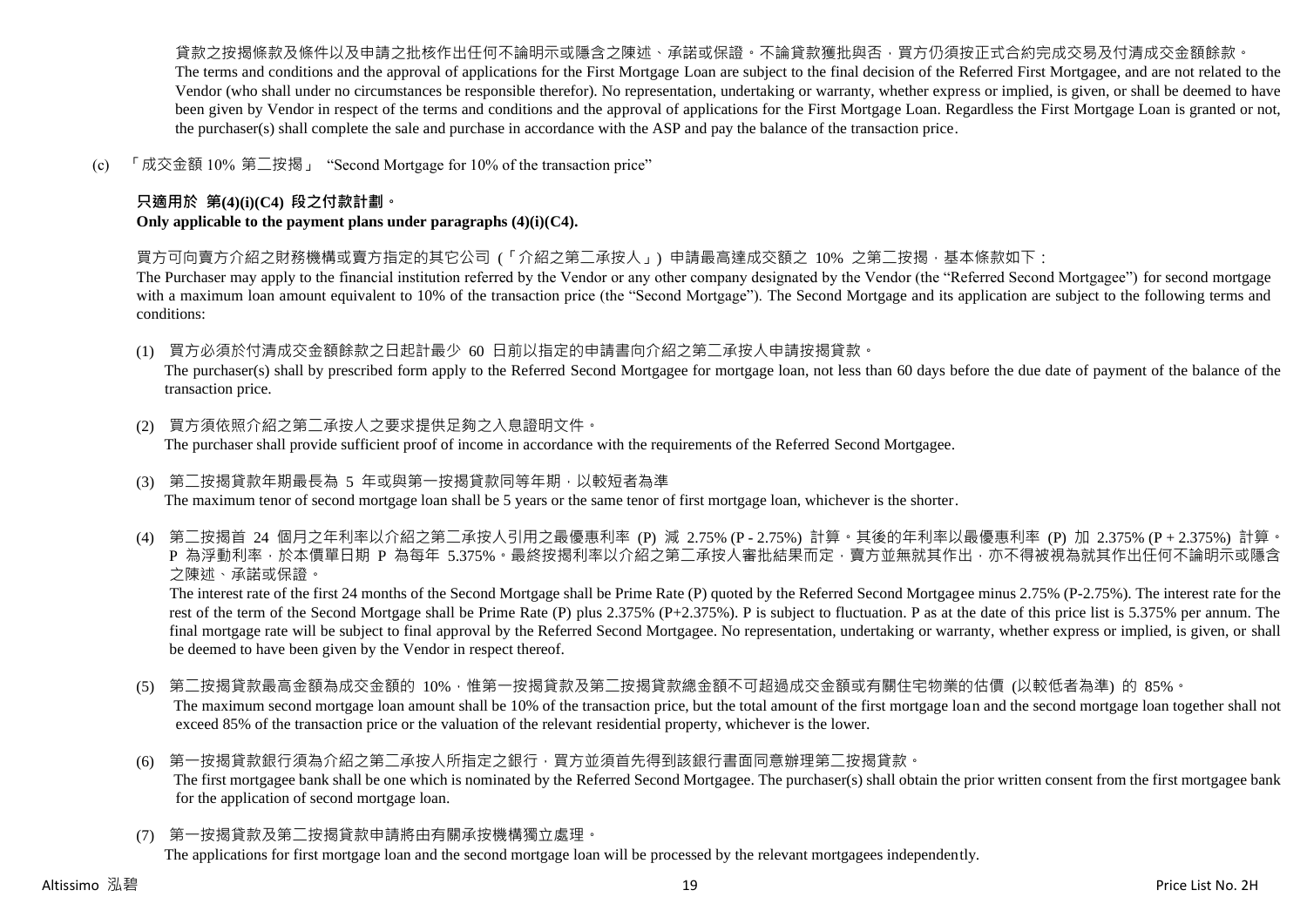(8) 所有第二按揭貸款及其相關擔保之法律文件必須由介紹之第二承按人指定律師行辦理,買方及其擔保人 (如有) 須支付所有第二按揭貸款及其擔保相關之律師費及雜 費。

All legal documents of the second mortgage loan and its related guarantee shall be handled by the solicitors designated by the Referred Second Mortgagee and all legal costs and disbursement relating thereto shall be borne by the purchaser(s) and his/her/their guarantor(s) (if any).

(9) 第二按揭貸款批出與否及其條款,介紹之第二承按人有最終決定權,其決定與賣方無關,賣方亦無需為此負責。不論貸款獲批與否,買方仍須按正式合約完成交易及付 清成交金額餘款。

The approval or disapproval of the second mortgage loan and terms thereof are subject to the final decision of the Referred Second Mortgagee. The decision is not related to the vendor and the vendor shall not be responsible therefor. Regardless the loan is granted or not, the purchaser(s) shall complete the sale and purchase in accordance with the ASP and pay the balance of the transaction price.

(10) 第二按揭貸款受其他條款及細則約束。

The second mortgage loan is subject to other terms and conditions.

(d) 「成交金額 30% 第二按揭」 "Second Mortgage for 30% of the transaction price"

#### **只適用於第 (4)(i)(C6) 段之付款計劃。 Only applicable to the payment plans under paragraphs (4)(i)(C6).**

買方可向賣方介紹之財務機構或賣方指定的其它公司 (「介紹之第二承按人」) 申請最高達成交額之 30% 之第二按揭 · 基本條款如下:

The Purchaser may apply to the financial institution referred by the Vendor or any other company designated by the Vendor (the "Referred Second Mortgagee") for second mortgage with a maximum loan amount equivalent to 30% of the transaction price (the "Second Mortgage"). The Second Mortgage and its application are subject to the following terms and conditions:

(1) 買方必須於付清成交金額餘款之日起計最少 60 日前以指定的申請書向介紹之第二承按人申請按揭貸款。

The purchaser(s) shall by prescribed form apply to the Referred Second Mortgagee for mortgage loan, not less than 60 days before the due date of payment of the balance of the transaction price.

- (2) 買方須依照介紹之第二承按人之要求提供足夠之入息證明文件。 The purchaser shall provide sufficient proof of income in accordance with the requirements of the Referred Second Mortgagee.
- (3) 第二按揭貸款年期最長為 5 年或與第一按揭貸款同等年期,以較短者為準 The maximum tenor of second mortgage loan shall be 5 years or the same tenor of first mortgage loan, whichever is the shorter.
- (4) 第二按揭首 24 個月之年利率以介紹之第二承按人引用之最優惠利率 (P) 減 2.75% (P 2.75%) 計算。其後的年利率以最優惠利率 (P) 加 2.375% (P + 2.375%) 計算。 P 為浮動利率,於本價單日期 P 為每年 5.375%。最終按揭利率以介紹之第二承按人審批結果而定,賣方並無就其作出,亦不得被視為就其作出任何不論明示或隱含 之陳述、承諾或保證。

The interest rate of the first 24 months of the Second Mortgage shall be Prime Rate (P) quoted by the Referred Second Mortgagee minus 2.75% (P-2.75%). The interest rate for the rest of the term of the Second Mortgage shall be Prime Rate (P) plus 2.375% (P+2.375%). P is subject to fluctuation. P as at the date of this price list is 5.375% per annum. The final mortgage rate will be subject to final approval by the Referred Second Mortgagee. No representation, undertaking or warranty, whether express or implied, is given, or shall be deemed to have been given by the Vendor in respect thereof.

(5) 第二按揭貸款最高金額為成交金額的 30%,惟第一按揭貸款及第二按揭貸款總金額不可超過成交金額或有關住宅物業的估價 (以較低者為準) 的 80%。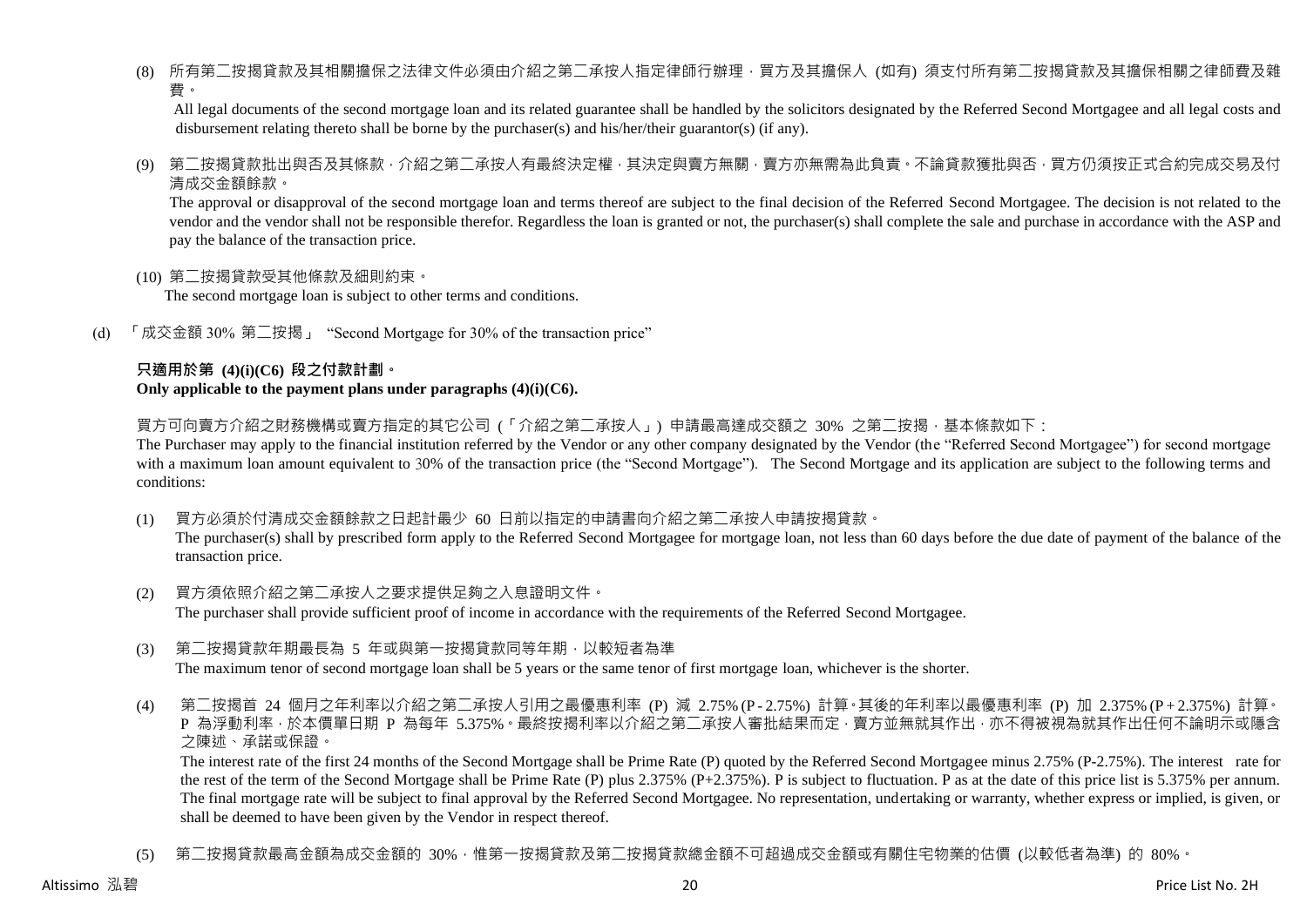The maximum second mortgage loan amount shall be 30% of the transaction price, but the total amount of the first mortgage loan and the second mortgage loan together shall not exceed 80% of the transaction price or the valuation of the relevant residential property, whichever is the lower.

(6) 第一按揭貸款銀行須為介紹之第二承按人所指定之銀行,買方並須首先得到該銀行書面同意辦理第二按揭貸款。

The first mortgagee bank shall be one which is nominated by the Referred Second Mortgagee. The purchaser(s) shall obtain the prior written consent from the first mortgagee bank for the application of second mortgage loan.

(7) 第一按揭貸款及第二按揭貸款申請將由有關承按機構獨立處理。 The applications for first mortgage loan and the second mortgage loan will be processed by the relevant mortgagees independently.

(8) 所有第二按揭貸款及其相關擔保之法律文件必須由介紹之第二承按人指定律師行辦理,買方及其擔保人 (如有) 須支付所有第二按揭貸款及其擔保相關之律師費及雜 費。

All legal documents of the second mortgage loan and its related guarantee shall be handled by the solicitors designated by the Referred Second Mortgagee and all legal costs and disbursement relating thereto shall be borne by the purchaser(s) and his/her/their guarantor(s) (if any).

(9) 第二按揭貸款批出與否及其條款,介紹之第二承按人有最終決定權,其決定與賣方無關,賣方亦無需為此負責。不論貸款獲批與否,買方仍須按正式合約完成交易及 付清成交金額餘款。

The approval or disapproval of the second mortgage loan and terms thereof are subject to the final decision of the Referred Second Mortgagee. The decision is not related to the vendor and the vendor shall not be responsible therefor. Regardless the loan is granted or not, the purchaser(s) shall complete the sale and purchase in accordance with the ASP and pay the balance of the transaction price.

- (10) 第二按揭貸款受其他條款及細則約束。 The second mortgage loan is subject to other terms and conditions.
- (e) 「首 2 年每年 3 厘回報補貼優惠」 "First Two Year Return Subsidy at 3% p.a. Benefit "

# **只適用於選擇支付計劃 (4)(i)(C7) 的買方。**

## **Only applicable to the payment plans under paragraphs (4)(i)(C7).**

受限於相關交易文件條款及條件 (包括但不限於買方須依照買賣合約訂定的日期付清每一期樓款及售價餘款#,由完成買賣日翌日起計為期 2 年,買方每月可獲一筆現金 補貼,每月補貼金額相等於售價乘以 3% 除以 12。於上述補貼期間,現金補貼將於每月的第一個工作天存入買方於香港持牌銀行開立之戶口 (或以其他由賣方決定的方 式支付)。

Subject to the terms and conditions of the relevant transaction documents (including without limitation that the Purchaser shall settle each part payment and the balance of the Purchase Price<sup>#</sup> according to the respective dates stipulated in the agreement for sale and purchase), monthly subsidy will be given to the Purchaser for a two-year period from the date immediately after the Completion Date. The amount of the monthly subsidy is equivalent to the Purchase Price times 3% divide by 12 months. The monthly subsidy will be deposited directly into the purchaser's bank account maintained with a licenced bank in Hong Kong (or in any other manner as the Vendor may decide) on the 1st working day of each calendar month during the aforesaid subsidy period.

- 以賣方代表律師實際收到款項日期計算
- # the actual date of payment(s) received by the Vendor's solicitors shall be considered as the date of settlement of payment by the Purchaser.
- (f) 「首 3 年每年 2 厘回報補貼優惠」 "First Three Year Return Subsidy at 2% p.a. Benefit "

# **只適用於選擇支付計劃 (4)(i)(C8) 的買方。**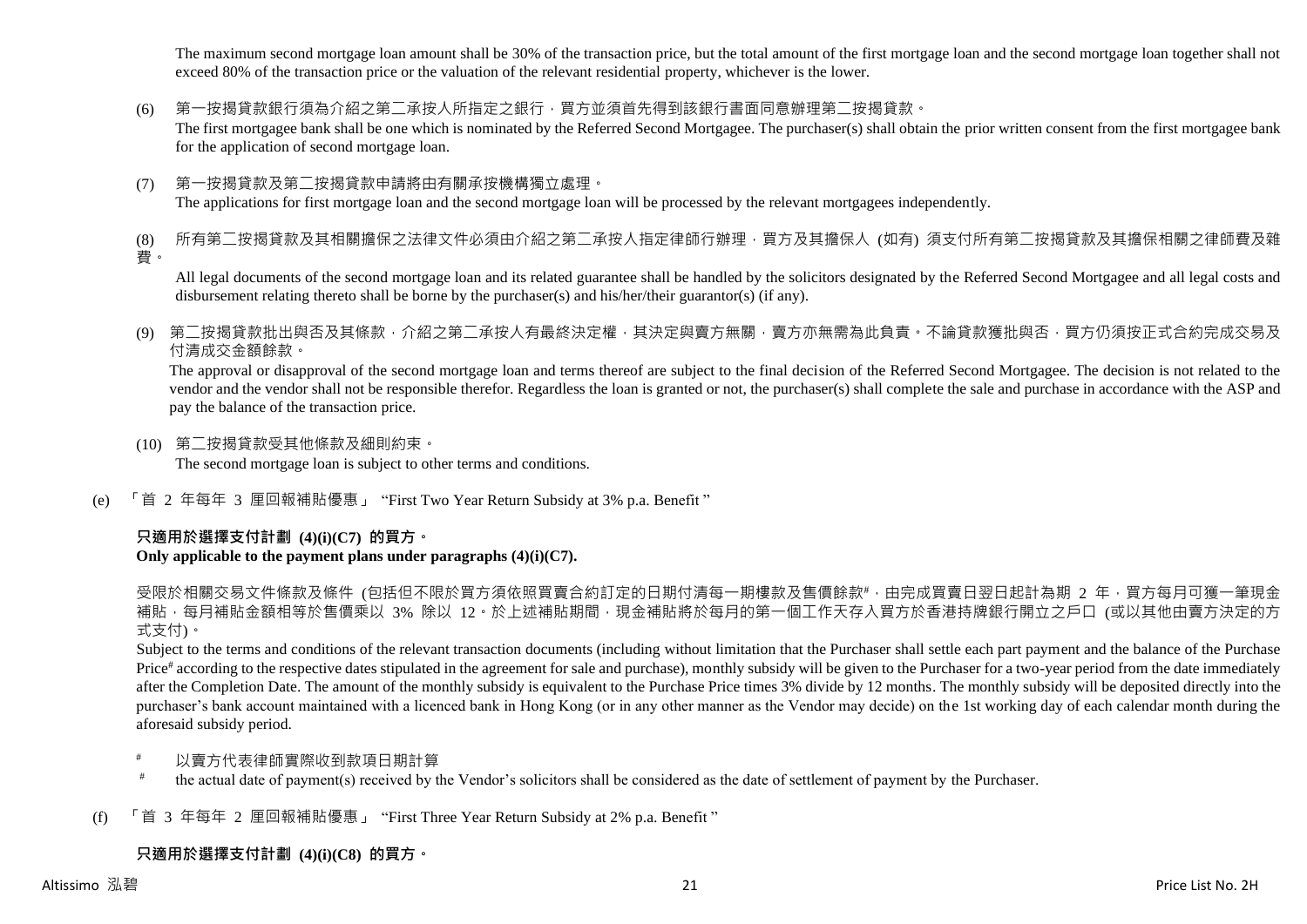#### **Only applicable to the payment plans under paragraphs (4)(i)(C8).**

受限於相關交易文件條款及條件 (包括但不限於買方須依照買賣合約訂定的日期付清每一期樓款及售價餘款#,由完成買賣日翌日起計為期 3 年,買方每月可獲一筆現金 補貼,每月補貼金額相等於售價乘以 2% 除以 12。於上述補貼期間,現金補貼將於每月的第一個工作天存入買方於香港持牌銀行開立之戶口 (或以其他由賣方決定的方 式支付)。

Subject to the terms and conditions of the relevant transaction documents (including without limitation that the Purchaser shall settle each part payment and the balance of the Purchase Price<sup>#</sup> according to the respective dates stipulated in the agreement for sale and purchase), monthly subsidy will be given to the Purchaser for a three-year period from the date immediately after the Completion Date. The amount of the monthly subsidy is equivalent to the Purchase Price times 2% divide by 12 months. The monthly subsidy will be deposited directly into the purchaser's bank account maintained with a licenced bank in Hong Kong (or in any other manner as the Vendor may decide) on the 1st working day of each calendar month during the aforesaid subsidy period.

- 以賣方代表律師實際收到款項日期計算
- # the actual date of payment(s) received by the Vendor's solicitors shall be considered as the date of settlement of payment by the Purchaser.

#### (g) 提前收樓裝修優惠 Early Occupation for Fitting-out Benefit

買方可選擇獲取提前收樓裝修優惠 (「該優惠」)。買方如決定選擇獲取該優惠,在付清全部成交金額的前提下,可於 2020 年 8 月 1 日或之後向賣方提出書面申請該優惠。 在賣方批准申請後,買方須簽署有關在所購住宅物業買賣成交前佔用該物業之許可協議(「許可協議」)(格式及內容由賣方訂明,買方不得要求任何修改),主要條款如下: The Purchaser may opt for obtaining the Early Occupation for Fitting-out Benefit (the "Benefit"). If the Purchaser decides to opt for obtaining the Benefit, then on the condition that the Purchaser has fully paid all the transaction price, the Purchaser may submit written application to the Vendor for the Benefit on or after 1<sup>st</sup> August 2020. Once the application is approved by the Vendor, the Purchaser shall execute a Licence Agreement (the "Licence Agreement") for occupation of the residential property purchased before completion of sale and purchase of the same (in such form and substance as the Vendor may prescribe and the Purchaser shall not request any amendment thereto), the principal terms of which are as follows:

(1) 許可佔用期由賣方就有關發展項目之佔用許可證已發出且賣方能將該住宅物業交予買方一事向買方發出書面通知的日期後第 60 日開始,至該住宅物業買賣之成交日期 為止;

The licence period shall commence from the 60<sup>th</sup> day after the date of the Vendor's written notice to the Purchaser that the Occupation Permit in respect of the Development has been issued and that the Vendor is in a position to hand over the residential property to the Purchaser, and until the date of completion of sale and purchase of the residential property;

(2) 許可佔用期内,買方只可就該住宅物業進行裝修工程。買方不得遷入居住該住宅物業,亦不得容許或容忍他人遷入居住該住宅物業。 The user of the residential property during the licence period shall be limited to fitting-out works of the residential property only. The Purchaser shall not reside in the residential property nor shall permit or suffer other person(s) to reside therein.

(3) 許可佔用期之許可費用金額為港幣 10 元,於簽署許可協議時支付。

The licence fee during the licence period shall be HK\$10.00, payable upon signing of the Licence Agreement.

(4) 買方必須負責繳付許可協議之印花稅裁定費及印花稅 (如有)、準備和簽署許可協議所需之所有律師費。賣方將負責繳付許可佔用期內該住宅物業之管理費、差餉、地 租、公用事業服務收費、公用事業服務按金及其它開支等(如有)。

The Purchaser shall be responsible to pay for the stamp duty adjudication fee and stamp duty (if any) on the Licence Agreement, the legal costs for the preparation and execution of the Licence Agreement. The Vendor will be responsible to pay for the management fees, government rates and rents, utilities charges, utilities deposits and all other outgoings, etc. (if any) of the residential property during the licence period.

#### 詳情以相關交易文件條款作準。

Subject to the terms and conditions of the relevant transaction documents.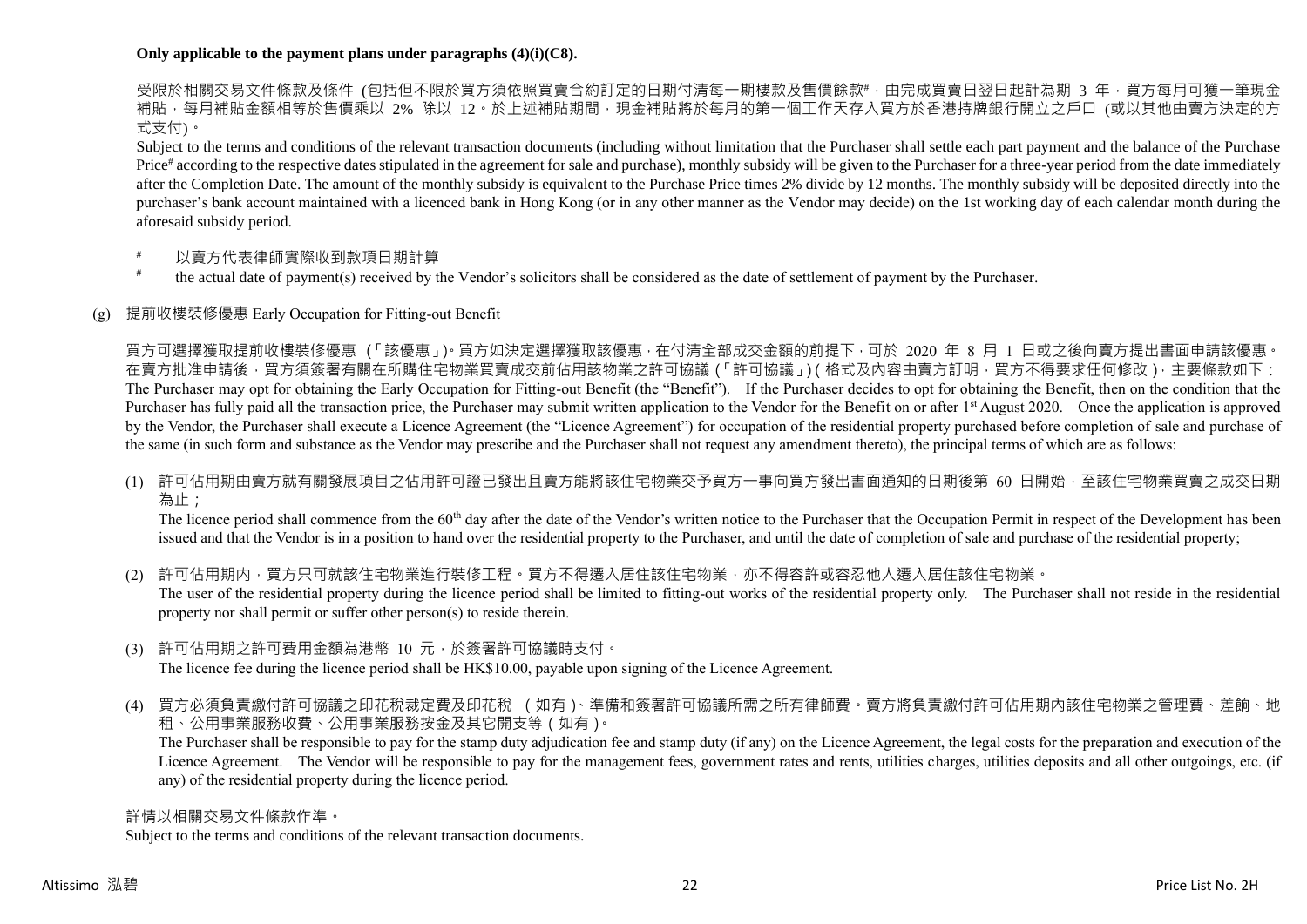## **只適用於成交金額不少於港幣10,000,000元,及選用第 (4)(i)(A) 段或第 (4)(i)(C5) 段之付款計劃。**

**Only applicable to the transaction price not less than HK\$10,000,000, and payment plans under paragraphs (4)(i)(A) or payment plans under paragraphs (4)(i)(C5) .**

## **只適用於屬自然人的買方。**

#### **Only applicable to purchasers who are natural persons.**

買方可向賣方介紹之財務機構或賣方指定的其它公司 (「介紹之第一承按人」) 申請最高達成交金額之 70% 之第一按揭 (「101 第一按揭貸款」)。101 第一按揭貸款及 其申請受以下條款及條件規限:

The purchaser may apply to the financial institution referred by the Vendor or any other company designated by the Vendor (the "Referred First Mortgagee") for first mortgage with a maximum loan amount equivalent to 70% of the transaction price (the "101 First Mortgage Loan"). 101 First Mortgage and its application are subject to the following terms and conditions:

- (1) 買方必須於買賣合約內訂明的付清成交金額餘額之日前最少 75 日書面向介紹之第一承按人申請 101 第一按揭貸款。 The purchaser shall make a written application to the Referred First Mortgagee for 101 First Mortgage Loan not less than 75 days before the date of settlement of the balance of the transaction price as specified in the agreement for sale and purchase.
- (2) 如買方選用(4)(i)(A)段之付款計劃,買方必須於申請前向賣方繳付成交金額的3.5%; 如買方選用(4)(i)(C5)段之付款計劃,買方必須於申請前向賣方繳付成交金額的 2%。 If payment plans under paragraphs  $(4)(i)(A)$  is opted upon signing of PASP, 3.5% of transaction price shall be payable by the Purchaser to the Vendor before application. If payment plans under paragraphs (4)(i)(C5) is opted upon signing of PASP, 2% of transaction price shall be payable by the Purchaser to the Vendor before application.
- (3) 101 第一按揭貸款的最高金額為成交金額的 70% (若買方為香港永久性居民) 或 60% (若買方為非香港永久性居民),貸款金額不可超過應繳付之成交金額餘額。介紹之第 一承按人因應買方及其擔保人 (如適用) 的信貸評估,對實際批出予買方的貸款金額作出決定。 The maximum 101 First Mortgage Loan amount shall be 70% of the transaction price (if purchaser is Hong Kong permanent residents) or 60% of the transaction price (if purchaser is not Hong Kong permanent residents), provided that the loan amount shall not exceed the balance of the transaction price payable. The Referred First Mortgagee will decide the loan amount to be granted to the purchaser after considering the result of the credit assessment of the purchaser and his guarantor (if applicable).
- (4) 101 第一按揭貸款年期最長為 25 年。 The maximum tenor of the 101 First Mortgage Loan shall not exceed 25 years.
- (5) 101 第一按揭貸款以住宅物業之第一法定按揭作抵押。 The 101 First Mortgage Loan shall be secured by a first legal mortgage over the residential property.
- (6) 101 第一按揭貸款年期首 24 個月的年利率為介紹之第一承按人不時報價之最優惠利率減 4.5%。 The annual interest rate of the 101 First Mortgage Loan for the first 24 months shall be at 4.5% below the Best Lending Rate as quoted by the Referred First Mortgagee from time to time.
- (7) 101 第一按揭貸款年期第 25 個月及其後之年利率為介紹之第一承按人不時報價之最優惠利率。 The annual interest rate of the 101 First Mortgage Loan from the 25<sup>th</sup> month and thereafter shall be the Best Lending Rate as quoted by the Referred First Mortgagee from time to time.
- (8) 「最優惠利率」由介紹之第一承按人決定,現為年利率 5.5%。 The Best Lending Rate is determined by the Referred First Mortgagee. The current Best Lending Rate is 5.5% per annum.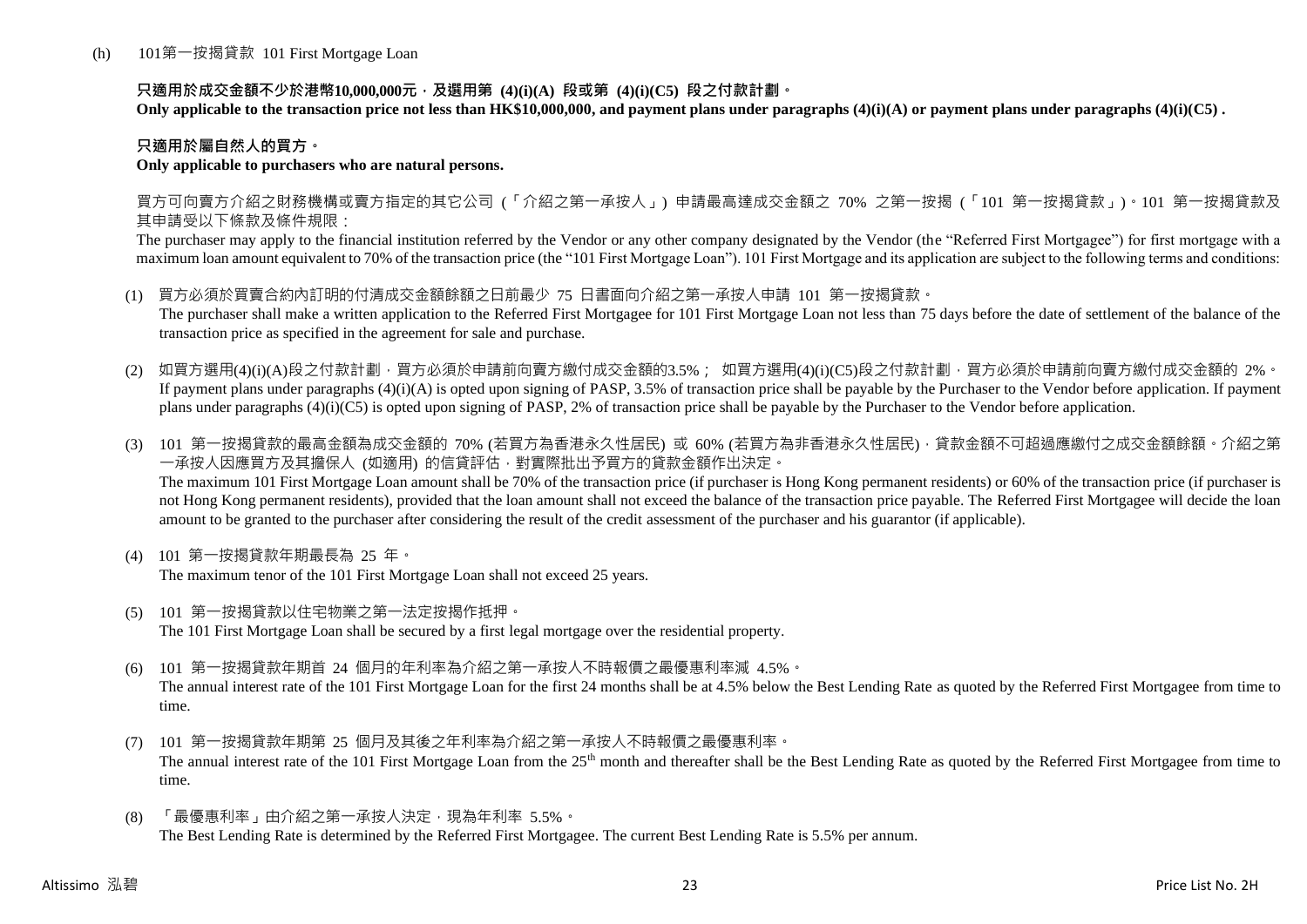買方於按揭首 24 個月只需就 101 第一按揭貸款向介紹之第一承按人繳付利息,其後則須照常連本帶息供款。

The purchaser shall only pay the interest of the 101 First Mortgage Loan to the Referred First Mortgagee in the first 24 months and shall repay the principal amount and interest as usual for the rest of the term of the 101 First Mortgage Loan.

(10) 買方須按月分期償還 101 第一按揭貸款。

The purchaser shall repay the 101 First Mortgage Loan by monthly instalments.

(11) 101 第一按揭貸款申請的審批由介紹之第一承按人全權負責。介紹之第一承按人對是否批出見證明日按揭貸款有最終決定權。

The Referred First Mortgagee shall be solely responsible to determine whether to approve the purchasers' application for the 101 First Mortgage Loan. The Referred First Mortgagee shall have the final right to decide whether or not to grant the 101 First Mortgage Loan.

- (12) 所有 101 第一按揭貸款之法律文件必須由賣方或介紹之第一承按人指定之律師行辦理,買方須負責支付一切有關之律師費用及雜費。買方可選擇自行聘用律師作為其代表 律師,在此情況下,買方亦須負責其代表律師有關處理 101 第一按揭貸款的律師費用及雜費。 All legal documents of the 101 First Mortgage Loan shall be prepared and handled by the solicitors designated by the Vendor or the Referred First Mortgagee and all relevant legal costs and disbursements shall be borne by the purchaser solely. The purchaser may choose to instruct his own solicitors to act for him and in such event, the purchaser shall also bear his own solicitors' legal costs and disbursements relating to the 101 First Mortgage Loan.
- (13) 買方須按介紹之第一承按人的要求提供一切所需文件以證明其還款能力,所需文件包括但不限於買方及其擔保人 (如適用) 的信貸報告、收入證明、銀行紀錄及借貸紀錄(包 括其他貸款,如有)。

The purchaser shall upon request by the Referred First Mortgagee provide all necessary documents to prove his repayment ability, the necessary documents shall include but not limited to credit report, income proof, bank records and borrowing records (including other loans, if any) of the purchaser and his guarantor(s) (if applicable).

(14) 不論 101 第一按揭貸款獲批與否,買方仍須按買賣合約完成住宅物業的買賣及繳付全數成交金額。

Irrespective of whether the 101 First Mortgage Loan is granted or not, the purchaser shall complete the purchase of the residential property and shall pay the transaction price in full in accordance with the agreement for sale and purchase.

(15) 101 第一按揭貸款受其他條款及細則約束。

The 101 First Mortgage Loan is subject to other terms and conditions.

(16) 101 第一按揭貸款純為介紹之第一承按人與買方之交易。買方與介紹之第一承按人之任何轇輵,一概與賣方及碧桂園(香港)地產代理有限公司無關。以上關於 101 第一按 揭貸款的資料不構成亦不能被視為賣方或任何其他人士就 101 第一按揭貸款作出的陳述、保證、承諾、要約或買賣合約之條款。賣方及碧桂園(香港)地產代理有限公司在任何情況 下均無需就 101 第一按揭貸款向買方承擔任何責任。

The 101 First Mortgage Loan is a transaction between the Referred First Mortgagee and the purchaser only. The Vendor and Country Garden (Hong Kong) Property Agency Limited shall not be involved in any dispute between the purchaser and the Referred First Mortgagee. The above information of the 101 First Mortgage Loan shall not be regarded as any representation, guarantee, warranty, offer or terms of the agreement for sale and purchase made by the Vendor or any other parties. Under no circumstance shall the Vendor and Country Garden (Hong Kong) Property Agency Limited be liable to the purchaser in respect of the 101 First Mortgage Loan.

(i) 101 第二按揭貸款 101 Second Mortgage Loan

## **只適用於成交金額不少於港幣 10,000,000 元,及選用第 (4)(i)(A) 段或第 (4)(i)(C5) 段之付款計劃。**

**Only applicable to the transaction price not less than HK\$10,000,000, and payment plans under paragraphs (4)(i)(A) or payment plans under paragraphs (4)(i)(C5) .**

#### **只適用於屬自然人的買方。**

**Only applicable to purchasers who are natural persons.**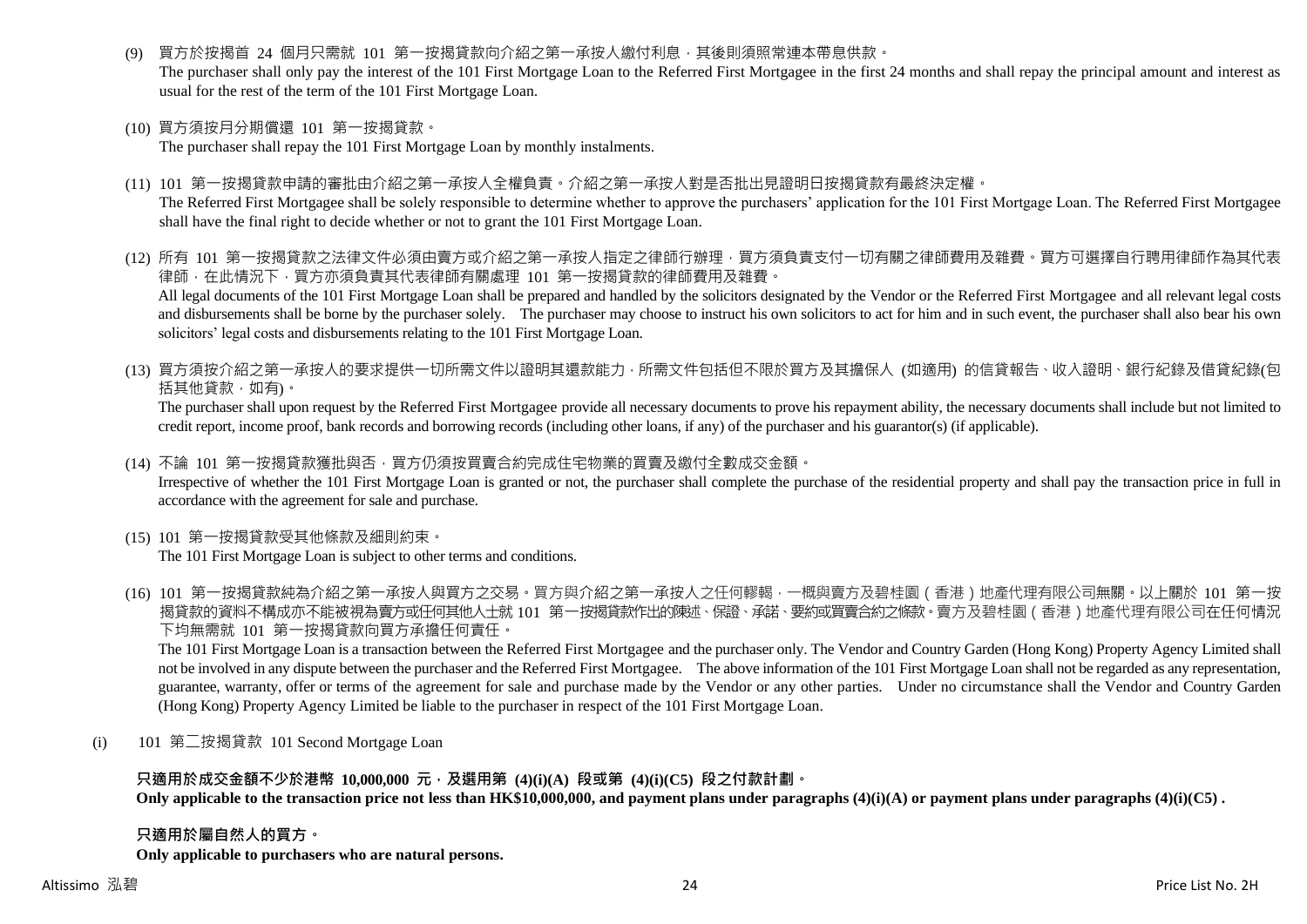買方可向賣方介紹之財務機構或賣方指定的其它公司 (「介紹之第二承按人」) 申請最高達成交額之 15% 之第二按揭 (「101 第二按揭貸款」),基本條款如下: The Purchaser may apply to the financial institution referred by the Vendor or any other company designated by the Vendor (the "Referred Second Mortgagee") for second mortgage with a maximum loan amount equivalent to 15% of the transaction price (the "101 Second Mortgage"). The 101 Second Mortgage and its application are subject to the following terms and conditions:

(1) 買方必須於買賣合約內訂明的付清售價餘額之日前最少 75 日書面向介紹之第二承按人申請 101 第二按揭貸款。

The purchaser shall make a written application to the Referred Second Mortgagee for 101 Second Mortgage not less than 75 days before the date of settlement of the balance of the Purchase Price as specified in the agreement for sale and purchase.

- (2) 101 第二按揭貸款的最高金額為成交金額的 15%,101 第一按揭貸款及 101 第二按揭貸款總金額不可超過有關住宅物業成交金額之 85%。介紹之第二承按人會因應買方及其 擔保人 (如適用) 的信貸評估,對實際批出予買方的貸款金額作出決定。 The maximum 101 Second Mortgage Loan amount shall be 15% of the transaction price, provided that the total loan amount of the 101 First Mortgage Loan and the 101 Second Mortgage Loan shall not exceed 85% of the transaction price of the relevant residential property. The Referred Second Mortgagee will decide the loan amount to be granted to the purchaser after considering the result of the credit assessment of the purchaser and his guarantor (if applicable).
- (3) 101 第二按揭貸款年期最長為 3 年。

The maximum tenor of the 101 Second Mortgage Loan shall be 3 years.

- (4) 101 第一按揭貸款及 101 第二按揭貸款申請將由有關承按機構獨立處理。 The applications for 101 First Mortgage Loan and the 101 Second Mortgage Loan will be processed by the relevant mortgagees independently.
- (5) 101 第二按揭貸款全期豁免利息。 The 101 Second Mortgage Loan shall be free of interest for the whole mortgage period.
- (6) 買方分 3 期支付 101 第二按揭貸款金額,所有期數金額均等。第 1 期於買方按買賣合約繳付成交金額餘額後 360 天內繳付,第 2 期於買方按買賣合約繳付成交金額餘額 後 720 天內繳付,最後一期於買方按買賣合約繳付成交金額餘額後 1,080 天內繳付。 The 101 Second Mortgage Loan amount shall be paid by the purchaser in 3 equal instalments. 1<sup>st</sup> instalment shall be paid by the purchaser within 360 days after the date of settlement of the balance of the transaction price as specified in the agreement for sale and purchase. The  $2<sup>nd</sup>$  instalment shall be paid by the purchaser within 720 days after the date of settlement of the balance of the transaction price as specified in the agreement for sale and purchase. The final instalment shall be paid by the purchaser within 1,080 days after the date of settlement of the balance of the transaction price as specified in the agreement for sale and purchase.
- (7) 101 第二按揭第貸款申請的審批由介紹之第二承按人全權負責。介紹之第二承按人對是否批出 101 第二按揭貸款有最終決定權。 The Referred Second Mortgagee shall be solely responsible to determine whether to approve the purchasers' application for the 101 Second Mortgage Loan. The Referred Second Mortgagee shall have the final right to decide whether or not to grant the 101 Second Mortgage Loan.
- (8) 所有 101 第二按揭貸款之法律文件必須由賣方或介紹之第二承按人指定之律師行辦理,買方須負責支付一切有關之律師費用及雜費。買方可選擇自行聘用律師作為其代表 律師,在此情況下,買方亦須負責其代表律師有關處理 101 第二按揭貸款的律師費用及雜費。 All legal documents of the 101 Second Mortgage Loan shall be prepared and handled by the solicitors designated by the Vendor or the Referred Second Mortgagee and all relevant legal costs and disbursements shall be borne by the purchaser solely. The purchaser may choose to instruct his own solicitors to act for him and in such event, the purchaser shall also bear his own solicitors' legal costs and disbursements relating to the 101 Second Mortgage Loan.
- (9) 買方須按介紹之第二承按人的要求提供一切所需文件以證明其還款能力,所需文件包括但不限於買方及其擔保人 (如適用) 的信貸報告、收入證明、銀行紀錄及借貸紀錄 (包 括其他貸款,如有)。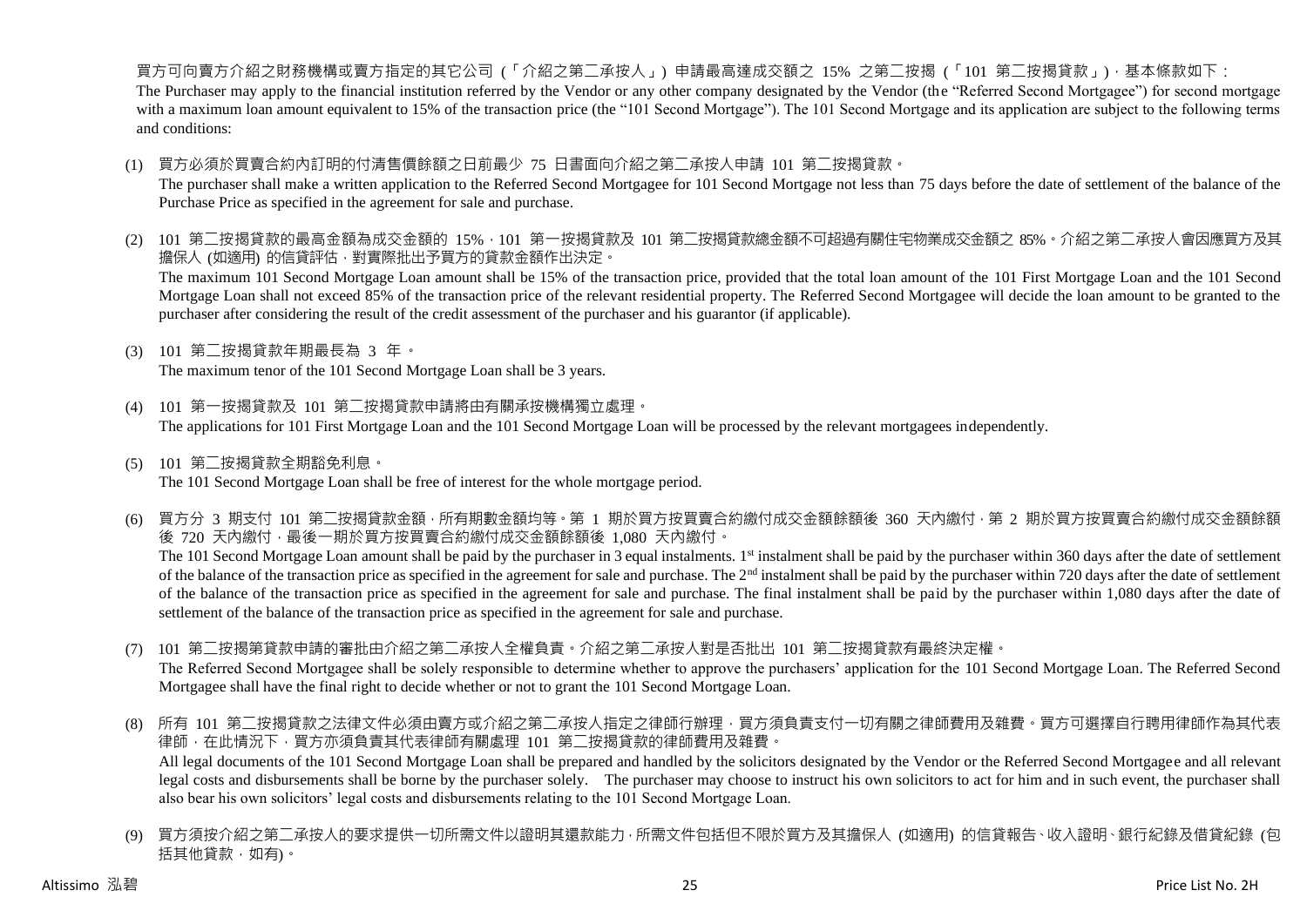The purchaser shall upon request by the Referred Second Mortgagee provide all necessary documents to prove his repayment ability, the necessary documents shall include but not limited to credit report, income proof, bank records and borrowing records (including other loans, if any) of the purchaser and his guarantor(s) (if applicable).

(10) 不論 101 第二按揭貸款獲批與否,買方仍須按買賣合約完成住宅物業的買賣及繳付全數成交金額。

Irrespective of whether the 101 Second Mortgage Loan is granted or not, the purchaser shall complete the purchase of the residential property and shall pay the transaction price in full in accordance with the agreement for sale and purchase.

(11) 101 第二按揭貸款受其他條款及細則約束。

The 101 Second Mortgage Loan is subject to other terms and conditions.

(12) 101 第二按揭貸款純為介紹之第二承按人與買方之交易。買方與介紹之第二承按人之任何轇輵,一概與賣方及碧桂園(香港)地產代理有限公司無關。以上關於 101 第二按揭貸款的 資料不構成亦不能被視為賣方或任何其他人士就 101 第二按揭貸款作出的陳述、保證、承諾、要約或買賣合約之條款。賣方及碧桂園(香港)地產代理有限公司在任何情況下均無 需就 101 第二按揭貸款向買方承擔任何責任。

The 101 Second Mortgage Loan is a transaction between the Referred Second Mortgagee and the purchaser only. The Vendor and Country Garden (Hong Kong) Property Agency Limited shall not be involved in any dispute between the purchaser and the Referred Second Mortgagee. The above information of the 101 Second Mortgage Loan shall not be regarded as any representation, guarantee, warranty offer or terms of the agreement for sale and purchase made by the Vendor or any other parties. Under no circumstance shall the Vendor and Country Garden (Hong Kong) Property Agency Limited be liable to the purchaser in respect of the 101 Second Mortgage Loan.

## (iv) **誰人負責支付買賣該發展項目中的指明住宅物業的有關律師費及印花稅**

**Who is liable to pay the solicitors' fees and stamp duty in connection with the sale and purchase of a specified residential property in the Development**

- (a) 如買方選用賣方代表律師處理買賣合約、按揭及轉讓契,賣方同意支付買賣合約及轉讓契兩項法律文件之律師費用。如買方選擇另聘代表律師處理買賣合約、按揭及轉 譲契,買方及賣方須各自負責有關買賣合約及轉讓契兩項法律文件之律師費用。 If the purchaser appoints the vendor's solicitors to handle the agreement for sale and purchase, mortgage and assignment, the vendor agrees to bear the legal cost of the agreement for sale and purchase and the assignment. If the purchaser chooses to instruct his own solicitors to handle the agreement for sale and purchase, mortgage or assignment, each of the vendor and purchaser shall pay his own solicitors' legal fees in respect of the agreement for sale and purchase and the assignment.
- (b) 買方須支付一概有關臨時買賣合約、買賣合約及轉讓契的印花稅(包括但不限於任何買方提名書或轉售(如有)的印花稅、額外印花稅、買家印花稅及任何與過期繳付任何 印花稅有關的罰款、利息及附加費等)。

All stamp duties on the preliminary agreement for sale and purchase, the agreement for sale and purchase and the assignment (including without limitation any stamp duty on, if any, nomination or sub-sale, any special stamp duty, any buyer's stamp duty and any penalty, interest and surcharge, etc. for late payment of any stamp duty) will be borne by the purchaser.

## (v) **買方須爲就買賣該發展項目中的指明住宅物業簽立任何文件而支付的費用**

**Any charges that are payable by a purchaser for execution of any document in relation to the sale and purchase of a specified residential property in the Development**

## 有關其他法律文件之律師費如:附加合約、買方提名書、有關樓宇交易之批地文件、大廈公契及其他樓契之核證費、查冊費、註冊費、圖則費及其他實際支出等等,均由買 方負責,一切有關按揭及其他費用均由買方負責。

All legal costs and charges in relation to other legal documents such as supplemental agreement, nomination, certifying fee for Government Lease, deed of mutual covenant and all other title documents, search fee, registration fee, plan fee and all other disbursements shall be borne by the purchaser. The purchase) shall also pay and bear the legal costs and disbursements in respect of any mortgage.

備註: 買方如因任何原因需更改支付條款,必須得賣方事先同意,並須向賣方繳付\$7,500 不可退還手續費及自付全部相關額外費用。